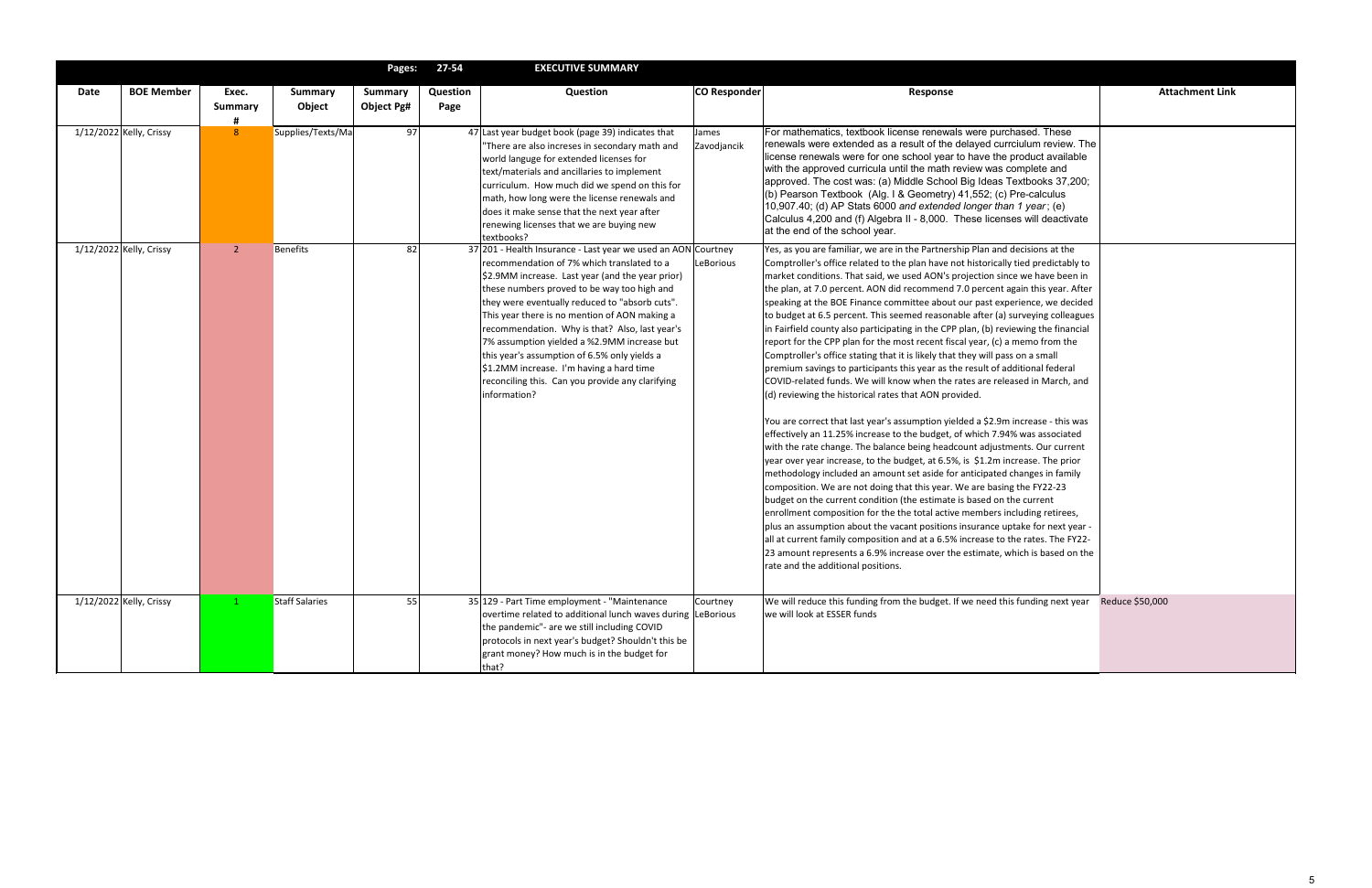|      |                          |                         |                             | Pages:                              | 27-54                   | <b>EXECUTIVE SUMMARY</b>                                                                                                                                                                                                                                                                                                                                                                                                                                                                                                                                     |                      |                                                                                                                                                                                                                                                                                                                                                                                                                                                                                                                                                                                                                                                 |                                                                                                                               |
|------|--------------------------|-------------------------|-----------------------------|-------------------------------------|-------------------------|--------------------------------------------------------------------------------------------------------------------------------------------------------------------------------------------------------------------------------------------------------------------------------------------------------------------------------------------------------------------------------------------------------------------------------------------------------------------------------------------------------------------------------------------------------------|----------------------|-------------------------------------------------------------------------------------------------------------------------------------------------------------------------------------------------------------------------------------------------------------------------------------------------------------------------------------------------------------------------------------------------------------------------------------------------------------------------------------------------------------------------------------------------------------------------------------------------------------------------------------------------|-------------------------------------------------------------------------------------------------------------------------------|
| Date | <b>BOE Member</b>        | Exec.<br>Summary        | <b>Summary</b><br>Object    | <b>Summary</b><br><b>Object Pg#</b> | <b>Question</b><br>Page | Question                                                                                                                                                                                                                                                                                                                                                                                                                                                                                                                                                     | <b>CO Responder</b>  | <b>Response</b>                                                                                                                                                                                                                                                                                                                                                                                                                                                                                                                                                                                                                                 | <b>Attachment Link</b>                                                                                                        |
|      | 1/12/2022 Kelly, Crissy  | $\overline{\mathbf{3}}$ | Instructional Servid        | 83                                  |                         | 39 303 - Pupil personnel services - With regards to<br>OT/PT expenses, last year we switched providers<br>and we were projecting I believe a \$300k save. At<br>the time there were concerns (via private emails)<br>that the new provider was over promising and<br>would under deliver. They were still scrambling to<br>hire enough staff prior to the school year. Did you<br>see signs of this? Do you think that the change in<br>providers has contributed to some of our staffing<br>issues this year and will continue to be an issue<br>next year? | Rob Mancusi          | Constellation was awarded the RFP for OT and PT on May 28 last year and was<br>able to have our special education summer program (extended school year)<br>fully staffed. The timing of awarding them our OT and PT contract was of<br>concern due to summer programming beginning the first week of July but OT<br>and PT is staffed at this time. Additionally, FPS historically has to contract with<br>outside agencies to cover mandated speech services that our FPS speech<br>pathologists are unable to cover by themselves. Like all agencies hiring speech<br>pathologists is challenging due to this being an ongoing shortage area. |                                                                                                                               |
|      | 1/12/2022 Kelly, Crissy  | $\overline{3}$          | <b>Instructional Servid</b> | 83                                  |                         | 39 The increase we are seeing in Speech/psych evals Courtney<br>can almost certainly be tied to COVID. Can we<br>reallocate some of these COVID grant money to<br>offset these one time evaluation costs. For<br>example we currently have \$463,183 in<br>unencumbered Afterschool paras and teachers<br>can we reallocate that for evals? Or do we intend<br>to spend that money on afterschool paras and<br>teachers. I think I remember hearing that there<br>was an issue with getting both teachers and<br>students who wanted to stay after school.   | LeBorious            | The ESSER and ARP ESSER funds are shown for the total grant. This means that<br>the unencumbered balance is still planned for in the grant for summer activities Lj5tv23kFL1T42b388cpD6Pd/view?usp=s<br><u>haring</u><br>in the upcoming fiscal year. We do plan to meet and discuss the ESSER funding<br>in February. Attached is a report of the year one budget and spending. The<br>professional consultation budget reflects the need to hire three support staff<br>and surplus paraeducator funding was used to this end. The need was created<br>haring<br>due to the inability to fill those para positions.                           | https://drive.google.com/file/d/16EN xxc7<br>https://drive.google.com/file/d/1XMoyljr-n-<br>Rb5nwiLxmnzKwg3QqOkhEe/view?usp=s |
|      | 1/12/2022 Kelly, Crissy  | 9                       | Operations & Main           | 111                                 |                         | 51 \$60K for the rental space for the Community<br>Partnership Program. Did we ever get a<br>breakdown of the net cost/savings involved<br>including transportation for this potential move?<br>Apologies if I missed it.                                                                                                                                                                                                                                                                                                                                    | Rob Mancusi          | We are currently investigating other options for a permanent CPP location<br>at this time.                                                                                                                                                                                                                                                                                                                                                                                                                                                                                                                                                      |                                                                                                                               |
|      | 1/15/2022 Peterson, Jeff | 3                       | <b>Instructional Servid</b> | 83                                  |                         | 39 Sec 409: The description says both that per-pupil<br>allocations are reduced, and that "rates were kept LeBorious<br>flat." Am I correct in assuming the per-pupil<br>allocation stayed level but the overall budget<br>amount allocated here is lower due to decreased<br>enrollment?                                                                                                                                                                                                                                                                    | Courtney             | Yes, that is correct.                                                                                                                                                                                                                                                                                                                                                                                                                                                                                                                                                                                                                           |                                                                                                                               |
|      | 1/15/2022 Peterson, Jeff | $\overline{3}$          | <b>Instructional Servid</b> | 83                                  |                         | 39 Could we get more color on the change being<br>made from a "flat" allocation to "dedicated funds" LeBorious<br>for the principals? Are you saying principals will be<br>expected to spend a portion of the allocations on<br>some of the initiatives outlined?                                                                                                                                                                                                                                                                                            | Courtney             | Yes, the per pupil amount remained the same, but the enrollment changed by<br>school. THis results in a slight net decrease to the overall school allocations, but<br>changes depending in individual school enrollment. No, they are not expected<br>to fund any of the initiatives outlined in the enhancement section.                                                                                                                                                                                                                                                                                                                       |                                                                                                                               |
|      | 1/15/2022 Peterson, Jeff | $\overline{\mathbf{3}}$ | Instructional Servid        | 83                                  |                         | 83 Line 60: Why the steep increase in gifted<br>assessment?                                                                                                                                                                                                                                                                                                                                                                                                                                                                                                  | James<br>Zavodjancik | The \$6,941 increase includes cost increases in the CoGat and Naglieri<br>assessments (historically administered) at \$759.00 and \$302.00,<br>respectively. The account also includes the Torrance Assessment of<br>Creativity to assess students in the <i>talented</i> domain at the cost of<br>\$5,880.00.                                                                                                                                                                                                                                                                                                                                  |                                                                                                                               |
|      | 1/15/2022 Peterson, Jeff | $\overline{\mathbf{3}}$ | <b>Instructional Servid</b> | 83                                  |                         | 83 Line 62 Homebound/Sped: This line was \$35K as<br>recently as 2017-18. Why has this risen so far so<br>fast: higher underlying costs and/or increased<br>need? It also looks as though we have consistently<br>underestimated our need in recent years. Is there<br>a reason this request is not higher?                                                                                                                                                                                                                                                  | Rob Mancusi          | This account is difficult to predict and largely dependent on the number of<br>students who are hospitalized and require short term tutoring during their<br>period of hospitalization. Students with disabilities may also be provided short<br>term tutoring support when experiencing increased school avoidant behaviors<br>in an effort to keep them engaged in the educational process, and in an effort<br>to prevent a potential outplacement.                                                                                                                                                                                          |                                                                                                                               |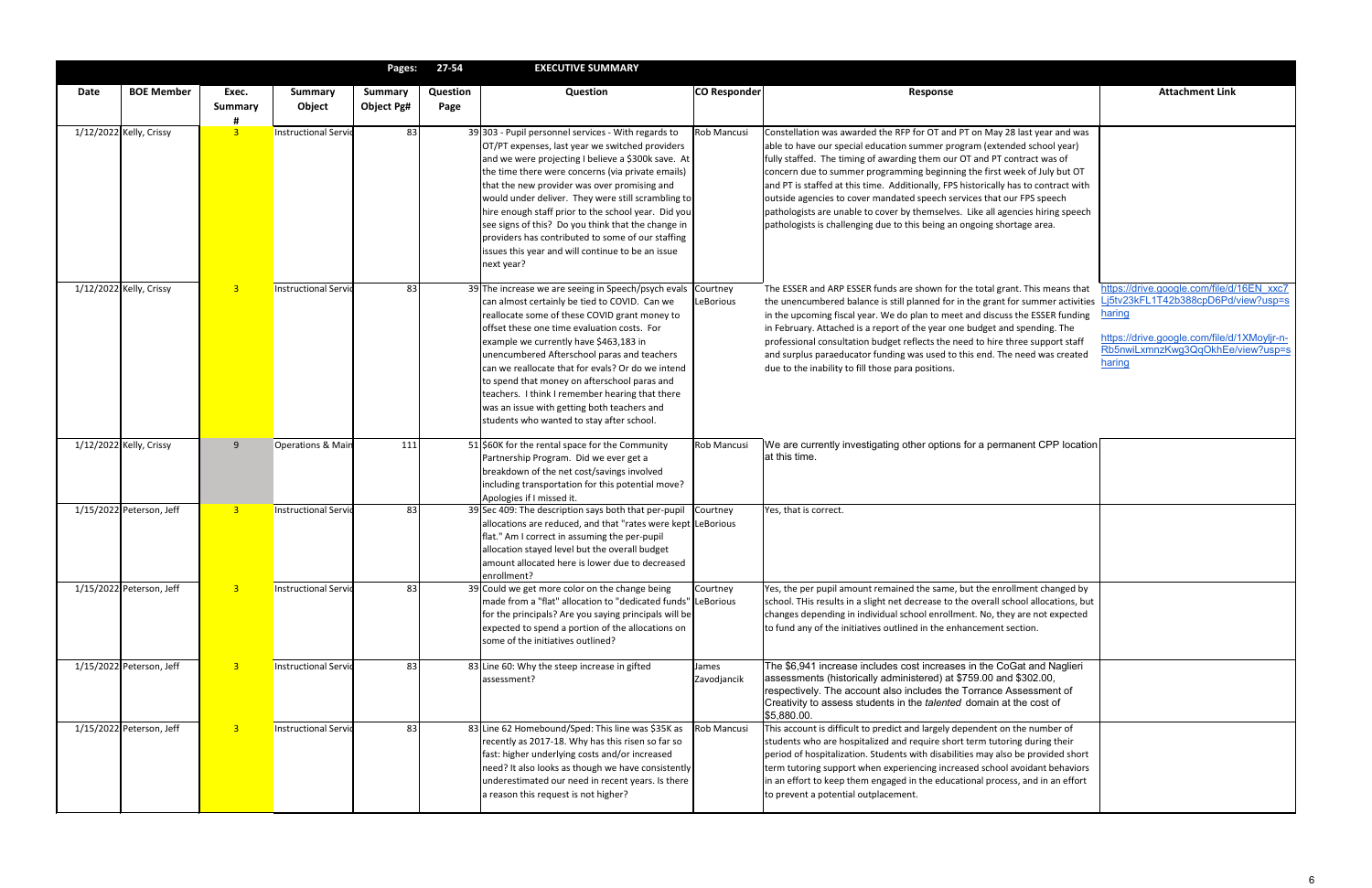|      |                          |                |                             | Pages:         | 27-54    | <b>EXECUTIVE SUMMARY</b>                                                               |               |                                                                                  |                        |
|------|--------------------------|----------------|-----------------------------|----------------|----------|----------------------------------------------------------------------------------------|---------------|----------------------------------------------------------------------------------|------------------------|
| Date | <b>BOE Member</b>        | Exec.          | <b>Summary</b>              | <b>Summary</b> | Question | Question                                                                               | CO Responder  | Response                                                                         | <b>Attachment Link</b> |
|      |                          | <b>Summary</b> | Object                      | Object Pg#     | Page     |                                                                                        |               |                                                                                  |                        |
|      | 1/15/2022 Peterson, Jeff | 3 <sup>°</sup> | <b>Instructional Servid</b> | 83             |          | 84 Line 30: Why is there no drama line for FWMS?                                       | Zakia Parrish | FWMS uses tickets fees and fundraisers to pay for their program. It is self-     |                        |
|      |                          |                |                             |                |          | They absolutely have a drama program. Similarly,                                       |               | sustaining. RLMS uses existing funds from the music curriculum line to pay for   |                        |
|      |                          |                |                             |                |          | why is there no music line for RLMS?                                                   |               | music needs and supplies.                                                        |                        |
|      | 1/15/2022 Peterson, Jeff | $6^{\circ}$    | Tuition                     | 90             |          | 43 Can we get an update on magnet enrollment                                           | Courtney      | https://docs.google.com/spreadsheets/d/1-hcK6EtcC-BjpZBdh8H1lNdUbJF-             |                        |
|      |                          |                |                             |                |          | trends?                                                                                | LeBorious     | dhRg/edit?usp=sharing&ouid=108498734262502589992&rtpof=true&sd=true              |                        |
|      |                          |                |                             |                |          |                                                                                        |               |                                                                                  |                        |
|      | 1/15/2022 Peterson, Jeff | -6             | Tuition                     | 90             |          | 90 Why is there exactly zero change for the Aqua                                       | Courtney      | Aquaculture is a lump sum tuition. We have an excess of the 25                   |                        |
|      |                          |                |                             |                |          | line? Does raised tuition exactly correspond with                                      | LeBorious     | minimum students so we quality for the subscription fee alternative. We          |                        |
|      |                          |                |                             |                |          | expected lower enrollment?                                                             |               | reached out to the school for the 22-23 tuition and we were advised to           |                        |
|      |                          |                |                             |                |          |                                                                                        |               | budget subcription fee flat for 22-23.                                           |                        |
|      | 1/15/2022 Peterson, Jeff |                | Other Purchased S           | 91             |          | 45 321: The description talks about "a shift to a grant Zakia Parrish                  |               | We will answer this question next week.                                          |                        |
|      |                          |                |                             |                |          | for Cyber security work." Is this factored into the                                    |               |                                                                                  |                        |
|      |                          |                |                             |                |          | enhancement total from p6? I'm not seeing it                                           |               |                                                                                  |                        |
|      |                          |                |                             |                |          | listed specifically in the Revenue section. How                                        |               |                                                                                  |                        |
|      |                          |                |                             |                |          | much is this grant, and will it create a cliff going                                   |               |                                                                                  |                        |
|      |                          |                |                             |                |          | forward?                                                                               |               |                                                                                  |                        |
|      | 1/15/2022 Peterson, Jeff |                | Other Purchased S           | 91             |          | 45 323: It looks like there may be USPS rate changes Courtney                          |               | Yes, we kept the budget flat to reflect decreased usage and account for a slight |                        |
|      |                          |                |                             |                |          | in July 2022 and January 2023. Are these reflected LeBorious<br>in the budget amounts? |               | change in the postage rate.                                                      |                        |
|      | 1/15/2022 Peterson, Jeff |                | Other Purchased S           | 91             |          | 45 327: The description says savings will be                                           | Courtney      | We adjusted the copier budgets based on the old methodology, which is            |                        |
|      |                          |                |                             |                |          | reinvested in a card reader to monitor usage.                                          | LeBorious     | enrollment based with a slight reduction (to reflect an overall decrease in      |                        |
|      |                          |                |                             |                |          | However, my understanding was that we already                                          |               | usage). This year, we plan to use the anticipated savings to invest in a card    |                        |
|      |                          |                |                             |                |          | pay based on usage, and I was told during the last                                     |               | reader so that we can set limits for departments and monitor usage. We do        |                        |
|      |                          |                |                             |                |          | budget cycle that the amounts had been adjusted                                        |               | know how much each school is copying, but we'd like to bring consistency to      |                        |
|      |                          |                |                             |                |          | to reflect "actual usage." Do we know exactly how                                      |               | the usage where they would have to justify and request for additional copying.   |                        |
|      |                          |                |                             |                |          | much each school is actually copying, or are we                                        |               |                                                                                  |                        |
|      |                          |                |                             |                |          | not keeping track of this?                                                             |               |                                                                                  |                        |
|      |                          |                |                             |                |          |                                                                                        |               |                                                                                  |                        |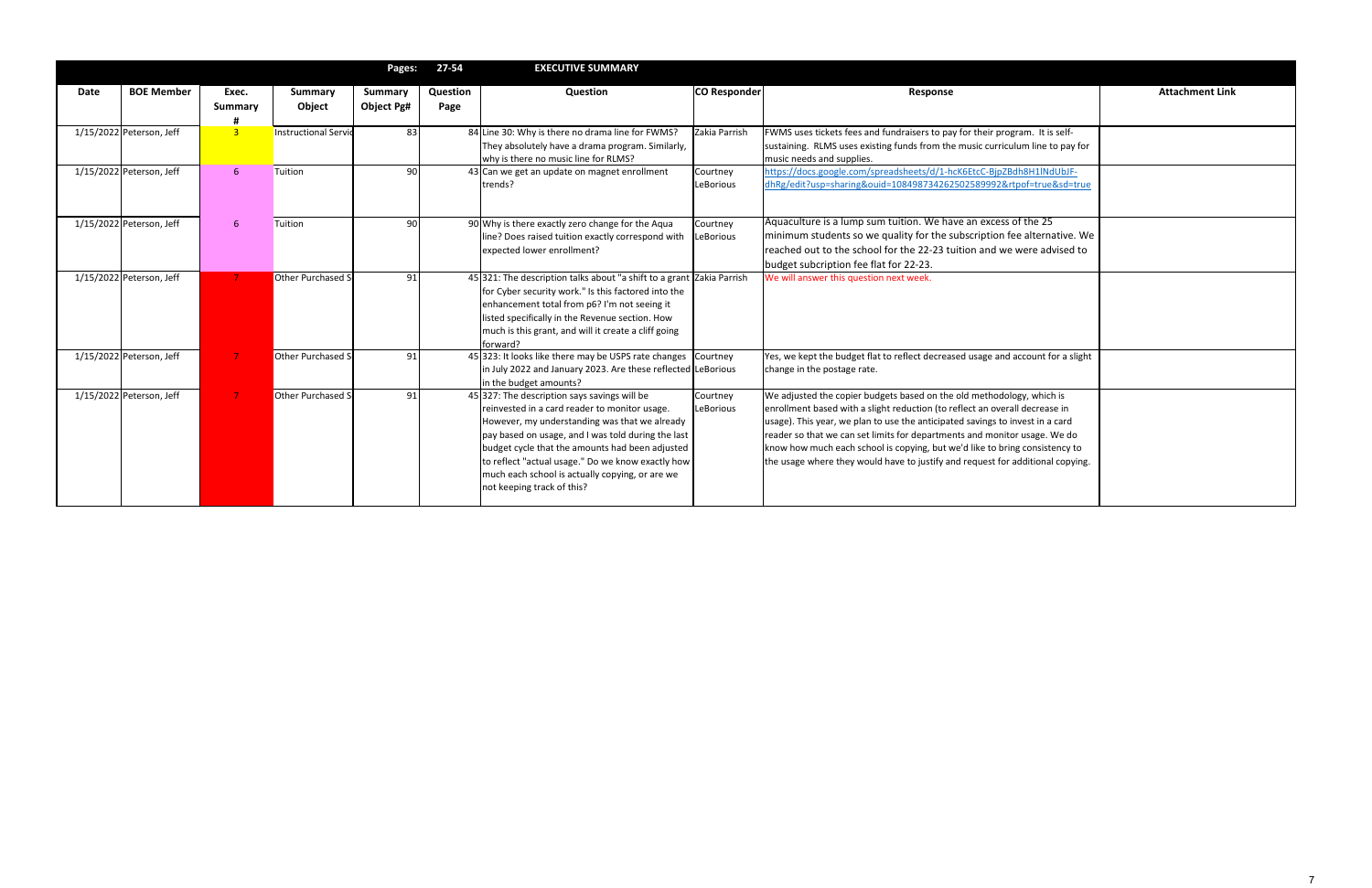|      |                             |                              |                          | Pages:                       | 27-54            | <b>EXECUTIVE SUMMARY</b>                                                                                                                                                                                                                                                                                                                                                                                                                                           |                       |                                                                                                                                                                                                                                                                                                                                                                                                                                                                                                                                                                                                                                                                                                                          |
|------|-----------------------------|------------------------------|--------------------------|------------------------------|------------------|--------------------------------------------------------------------------------------------------------------------------------------------------------------------------------------------------------------------------------------------------------------------------------------------------------------------------------------------------------------------------------------------------------------------------------------------------------------------|-----------------------|--------------------------------------------------------------------------------------------------------------------------------------------------------------------------------------------------------------------------------------------------------------------------------------------------------------------------------------------------------------------------------------------------------------------------------------------------------------------------------------------------------------------------------------------------------------------------------------------------------------------------------------------------------------------------------------------------------------------------|
| Date | <b>BOE Member</b>           | Exec.<br><b>Summary</b><br>Ħ | <b>Summary</b><br>Object | <b>Summary</b><br>Object Pg# | Question<br>Page | Question                                                                                                                                                                                                                                                                                                                                                                                                                                                           | CO Responder          |                                                                                                                                                                                                                                                                                                                                                                                                                                                                                                                                                                                                                                                                                                                          |
|      | 1/15/2022 Peterson, Jeff    | 8                            | Supplies/Texts/Ma        | 97                           |                  | 47 401: What software redundancies were<br>identified? Was some sort of audit done? If not,<br>given the finding of some redundancies, would a<br>software audit be warranted? How much are we<br>saving from the identified redundancies?                                                                                                                                                                                                                         | Zakia Parrish         | On the software redundancies,<br>Instructional software lines befo<br>renewals for program content v<br>department objectives, and helj<br>provide a more robust return or<br>freeware. We also look at usage<br>they are being utilized.<br>Each of the program directors a<br>and prioritize their requests an<br>they brought forward for inclusi<br>Subsequently, a discussion was<br>directors defended their reques<br>departments of the products br<br>request of \$122,897 There was<br>many products offered similar in<br>"mixed" bundles where redund<br>time to be duplicative. These ar<br>above.<br>The district, like many brought o<br>deal with the emergency needs<br>were reviewed for adoption leve |
|      | 1/15/2022 Peterson, Jeff    | 8                            | Supplies/Texts/Ma        | 97                           |                  | $47$ 415: Re docking stations is it anticipated that we Zakia Parrish<br>will see fewer future requests for desktop PC<br>replacements due to the switch to a docking-<br>station model?                                                                                                                                                                                                                                                                           |                       | Yes, we have seen a major redu<br>continue the migration to lapto<br>exception of those in some sped<br>device with a docking station wl<br>desktops in the replacement pla                                                                                                                                                                                                                                                                                                                                                                                                                                                                                                                                              |
|      | 1/16/2022 Peterson, Jeff    | 9                            | Operations & Main        | 111                          |                  | 51 We had discussed the "Watchwire" utilities-<br>monitoring service in Finance Committee. Can you Papageorge<br>provide a brief update? My recollection is that we<br>$ $ are still in a limited trial of the service. Am I<br>correct that there is no allocation for this service<br>in the 22-23 budget? Angelus said there would be<br>an initial signup fee should we choose to<br>continueif we do decide to go ahead, where<br>would this money come from? | Angelus               | Unfortunately, as of now, we do<br>working through some technica<br>believe that if we can move forv<br>up out of our other contracted :                                                                                                                                                                                                                                                                                                                                                                                                                                                                                                                                                                                 |
|      | 1/16/2022 Peterson, Jeff    | 10                           | Capital                  | 115                          |                  | 53 Please discuss the kiln replacement plan. What is<br>the useful life of a kiln and what is the status of<br>our current equipment?                                                                                                                                                                                                                                                                                                                              | James<br>Zavodjancik  | Please see the attached links for<br>upon last inspection. There is \$4<br>replacment plan which would in                                                                                                                                                                                                                                                                                                                                                                                                                                                                                                                                                                                                                |
|      | 1/16/2022 Peterson, Jeff    | $\overline{4}$               | Contracted Service       | 85                           |                  | 41 How do we know the athletic trainer contract will<br>not include an increase? Do we have a firm<br>commitment on this?                                                                                                                                                                                                                                                                                                                                          | Courtney<br>LeBorious | Tomlinson (x2), and FWHS (x2).<br>This has to go out to bid, we ant                                                                                                                                                                                                                                                                                                                                                                                                                                                                                                                                                                                                                                                      |
|      | 1/16/2022 Vitale, Christine | 6                            | Tuition                  | 90                           |                  | If possible, can we get a breakdown on new<br>(projected) outplacements by level (elementary,<br>middle, high)                                                                                                                                                                                                                                                                                                                                                     | Rob Mancusi           | This information will be ready fo                                                                                                                                                                                                                                                                                                                                                                                                                                                                                                                                                                                                                                                                                        |

| <b>IIVL JUIVIIVIANI</b>                                                                                                                                                                                                                                                |                                               |                                                                                                                                                                                                                                                                                                                                                                                                                                                                                                                                                                                                                                                                                                                                                                                                                                                                                                                                                                                                                                                                 |                                        |
|------------------------------------------------------------------------------------------------------------------------------------------------------------------------------------------------------------------------------------------------------------------------|-----------------------------------------------|-----------------------------------------------------------------------------------------------------------------------------------------------------------------------------------------------------------------------------------------------------------------------------------------------------------------------------------------------------------------------------------------------------------------------------------------------------------------------------------------------------------------------------------------------------------------------------------------------------------------------------------------------------------------------------------------------------------------------------------------------------------------------------------------------------------------------------------------------------------------------------------------------------------------------------------------------------------------------------------------------------------------------------------------------------------------|----------------------------------------|
| <b>Question</b>                                                                                                                                                                                                                                                        | <b>CO Responder</b>                           | Response                                                                                                                                                                                                                                                                                                                                                                                                                                                                                                                                                                                                                                                                                                                                                                                                                                                                                                                                                                                                                                                        | <b>Attachment Link</b>                 |
|                                                                                                                                                                                                                                                                        |                                               |                                                                                                                                                                                                                                                                                                                                                                                                                                                                                                                                                                                                                                                                                                                                                                                                                                                                                                                                                                                                                                                                 |                                        |
| redundancies were<br>e sort of audit done? If not,<br>some redundancies, would a<br>arranted? How much are we<br>stified redundancies?                                                                                                                                 | Zakia Parrish                                 | On the software redundancies, we perform an annual review of both the IT and<br>Instructional software lines before the budget is built. This allows us to remove<br>renewals for program content we determine are less of a priority to district or<br>department objectives, and helps identify alternatives that may cost less,<br>provide a more robust return on investment, or can be accomplished with<br>freeware. We also look at usage/adoption levels of the applications to ensure<br>they are being utilized.                                                                                                                                                                                                                                                                                                                                                                                                                                                                                                                                      |                                        |
|                                                                                                                                                                                                                                                                        |                                               | Each of the program directors and the liaisons look at their software products,<br>and prioritize their requests and articulated the usage for the products that<br>they brought forward for inclusion in the department budget request.<br>Subsequently, a discussion was held with the Executive Directors where the<br>directors defended their requests and discussed overall views across<br>departments of the products brought forward. This resulted in a drop of the<br>request of \$122,897 There was not pure redundancy as in duplication, but that<br>many products offered similar information or product supports in a variety of<br>"mixed" bundles where redundancy may exist, or product features evolved over<br>time to be duplicative. These are identified as part of the process described<br>above.<br>The district, like many brought on several products (Padlet, Kami, Pear Deck) to<br>deal with the emergency needs of instructing online. As we did last year, they<br>were reviewed for adoption levels and Kami was eliminated. |                                        |
| ionsis it anticipated that we Zakia Parrish<br>e requests for desktop PC<br>the switch to a docking-                                                                                                                                                                   |                                               | Yes, we have seen a major reduction in the number of desktops ordered as we<br>continue the migration to laptops and chromebooks. Faculty and staff, with the<br>exception of those in some specialty departments, will continue with a mobile<br>device with a docking station where required. There are a minimal number of<br>desktops in the replacement plan this year, a total of 73.                                                                                                                                                                                                                                                                                                                                                                                                                                                                                                                                                                                                                                                                     |                                        |
| e "Watchwire" utilities-<br>n Finance Committee. Can you Papageorge<br>te? My recollection is that we<br>rial of the service. Am I<br>no allocation for this service<br>? Angelus said there would be<br>should we choose to<br>lecide to go ahead, where<br>ome from? | Angelus                                       | Unfortunately, as of now, we do not have an update. The team at Wachwire is<br>working through some technical problems that they have encountered. We<br>believe that if we can move forward with this company, we will fund the start-<br>up out of our other contracted service account.                                                                                                                                                                                                                                                                                                                                                                                                                                                                                                                                                                                                                                                                                                                                                                      |                                        |
| In replacement plan. What is<br>In and what is the status of<br>ent?<br>e athletic trainer contract will<br>ase? Do we have a firm<br>:?                                                                                                                               | James<br>Zavodjancik<br>Courtney<br>LeBorious | Please see the attached links for the district's kiln inventory and conditions<br>upon last inspection. There is \$48,000 budgeted for 22-23 beginning kiln<br>replacment plan which would include Jennings, NSS, Osborne, FWMS (x2),<br>Tomlinson (x2), and FWHS (x2).<br>This has to go out to bid, we anticipate that it will remain flat.                                                                                                                                                                                                                                                                                                                                                                                                                                                                                                                                                                                                                                                                                                                   | <b>Kiln Inventory; Kiln Conditions</b> |
| et a breakdown on new<br>ments by level (elementary,                                                                                                                                                                                                                   | Rob Mancusi                                   | This information will be ready for the BOE Friday packet                                                                                                                                                                                                                                                                                                                                                                                                                                                                                                                                                                                                                                                                                                                                                                                                                                                                                                                                                                                                        |                                        |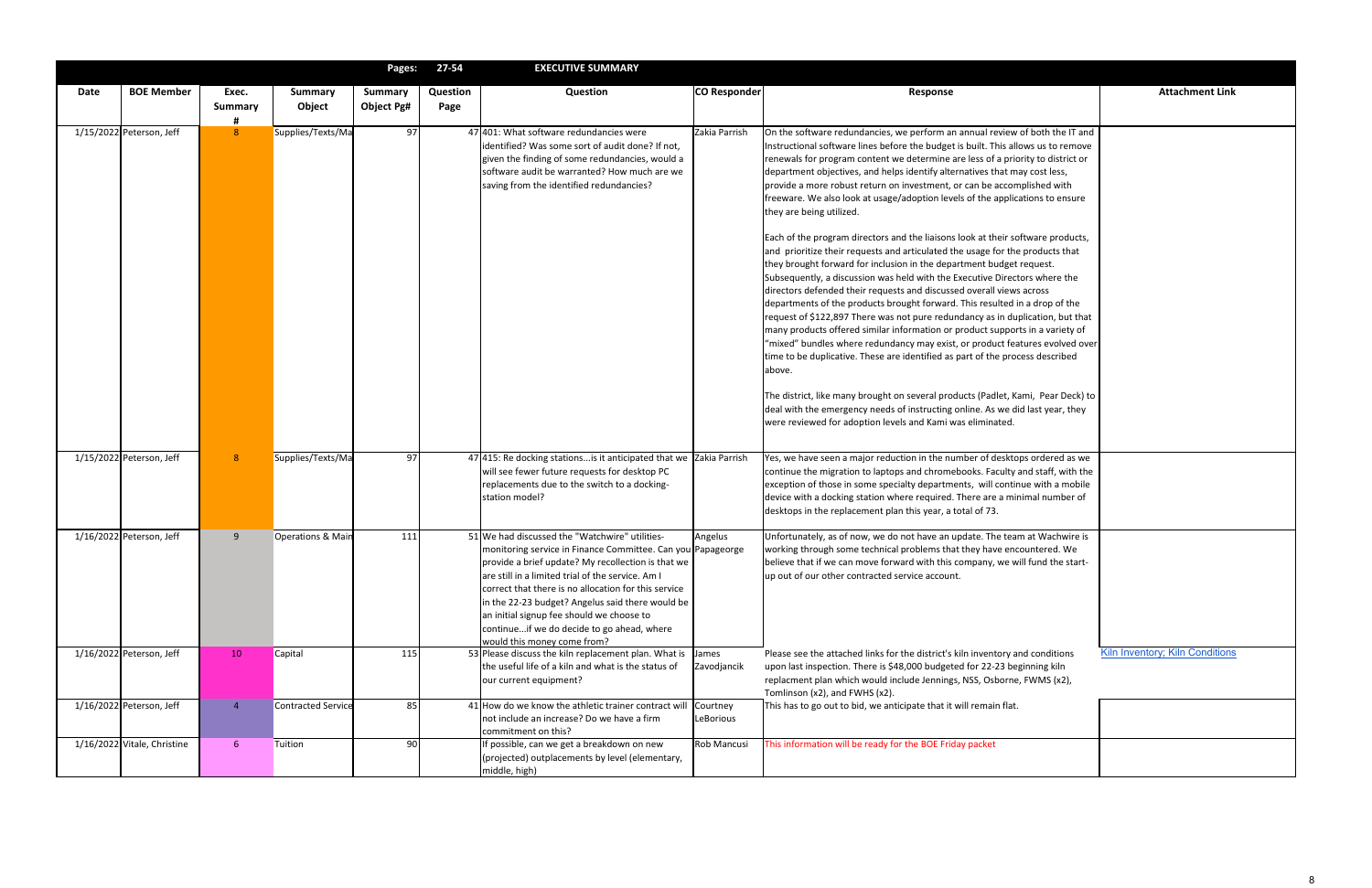If multiple vehicles going to some of the same sites due to the nts attending those particular schools. - We can investigate re possibilities with neighboring districts who also have placed studention proved private special education programs. g this information.

greatly appreciated in this area. We continue to see a rise in ional and behavioral needs of our students with disabilities at tainly has been magnified by the current pandemic. There also opriately meet the literacy needs of students who require a tructured literacy approach to meet grade level expectations. of the SEL Needs Assessment and development of a multi-year plan, along with the ongoing structured literacy professional ill not only address strengthening internal capacity of general ecial education staff in addressing students' needs, but will ear direction for staff to provide appropriate tier 1 support for ell as specific tier 2 and tier 3 interventions for students in the special education coordinators I would be happy to parative analysis of in-district programs and out of district **Board to illustrate students' needs that exceed the District's** ly provide an appropriate program for in-district.

dget supports for remote learning. Our expectation is that if the to require some form of remote support we will need to grant funding.

ementary schools have seen the largest increase in speech. for leaves has also been as challenge requiring us to have to ncies to help us fill the need to meet mandated IEP speech and Language Pathologists is a shortage area in CT as this time.

|      |                             |                       |                          | Pages:                       | $27 - 54$        | <b>EXECUTIVE SUMMARY</b>                                                                                                                                                                                                                                                                                                                                                                                                                                                                                                                                                                                                                                                                                                                                                                                                                                                                                                            |                     |                                                                                                                                                                                                                                                                                                                         |
|------|-----------------------------|-----------------------|--------------------------|------------------------------|------------------|-------------------------------------------------------------------------------------------------------------------------------------------------------------------------------------------------------------------------------------------------------------------------------------------------------------------------------------------------------------------------------------------------------------------------------------------------------------------------------------------------------------------------------------------------------------------------------------------------------------------------------------------------------------------------------------------------------------------------------------------------------------------------------------------------------------------------------------------------------------------------------------------------------------------------------------|---------------------|-------------------------------------------------------------------------------------------------------------------------------------------------------------------------------------------------------------------------------------------------------------------------------------------------------------------------|
| Date | <b>BOE Member</b>           | Exec.<br>Summary<br># | <b>Summary</b><br>Object | <b>Summary</b><br>Object Pg# | Question<br>Page | Question                                                                                                                                                                                                                                                                                                                                                                                                                                                                                                                                                                                                                                                                                                                                                                                                                                                                                                                            | <b>CO Responder</b> |                                                                                                                                                                                                                                                                                                                         |
|      | 1/16/2022 Vitale, Christine | 5                     | Transportation           | 88                           |                  | 42 How many schools are out OOD SPED buses going Rob Mancusi<br>to? Still on my wish list to find a way to possibly<br>partner with other districts to possibly lower<br>these costs.                                                                                                                                                                                                                                                                                                                                                                                                                                                                                                                                                                                                                                                                                                                                               |                     | 19 as of now with<br>number of studer<br>potential ridesha<br>students in these                                                                                                                                                                                                                                         |
|      | 1/16/2022 Maxon-Kennelly, J | $\mathbf{1}$          | <b>Staff Salaries</b>    | 55                           |                  | 34 Where are the 1.8 Social Workers and one Psych<br>counselor being placed?                                                                                                                                                                                                                                                                                                                                                                                                                                                                                                                                                                                                                                                                                                                                                                                                                                                        | Rob Mancusi         | We are reviewing                                                                                                                                                                                                                                                                                                        |
|      | 1/16/2022 Maxon-Kennelly, J | $6\phantom{1}$        | Tuition                  | 90                           |                  | 43 I don't know how else to put this aside from<br>directly: the outplacement costs for SPED tuition<br>are considerable, and are an annual source of<br>consternation -- one I would like our staff to plan<br>concretely on measures to alleviate. It's been a<br>topic every year that I have been on the board,<br>and every year -- especially recently -- they have<br>simply continued to rise, now to the tune of a 54%<br>budget to budget increase. And this is with 7<br>students being served in-district in the Early<br>Literacy Academy. I don't expect it by the end of<br>January, unfortunately, and obviously the majority<br>of the board would need to agree, as I individually<br>cannot "charge" staff. But broken down by<br>outside facility and the educational needs they are<br>meeting, I'd like a comparative analysis of what<br>can FPS NOT serve in district, what would it take<br>to do so, etc. | Rob Mancusi         | Your sentiment is<br>the social, emoti<br>all levels that cert<br>is a need to appro<br>more intensive st<br>The completion o<br>implementation p<br>development, wil<br>education and sp<br>also provide a cle<br>all students as we<br>need. Along with<br>complete a comp<br>programs for the<br>ability to currentl |
|      | 1/16/2022 Maxon-Kennelly, J | 1                     | <b>Staff Salaries</b>    | 55                           |                  | How are we budgeting for next year to account<br>for offering, or not, any version of remote<br>learning?                                                                                                                                                                                                                                                                                                                                                                                                                                                                                                                                                                                                                                                                                                                                                                                                                           | Mike<br>Cummings    | There are no bud<br>state continues to<br>reallocate within                                                                                                                                                                                                                                                             |
|      | 1/17/2022 Rotelli, Bonnie   | $\overline{3}$        | Instructional Servid     | 83                           |                  | 38 303-107% increase in speech what grades are<br>we seeing the largest increase in need?                                                                                                                                                                                                                                                                                                                                                                                                                                                                                                                                                                                                                                                                                                                                                                                                                                           | Rob Mancusi         | Preschool and ele<br>Finding coverage<br>seek outside ager<br>services. Speech a                                                                                                                                                                                                                                        |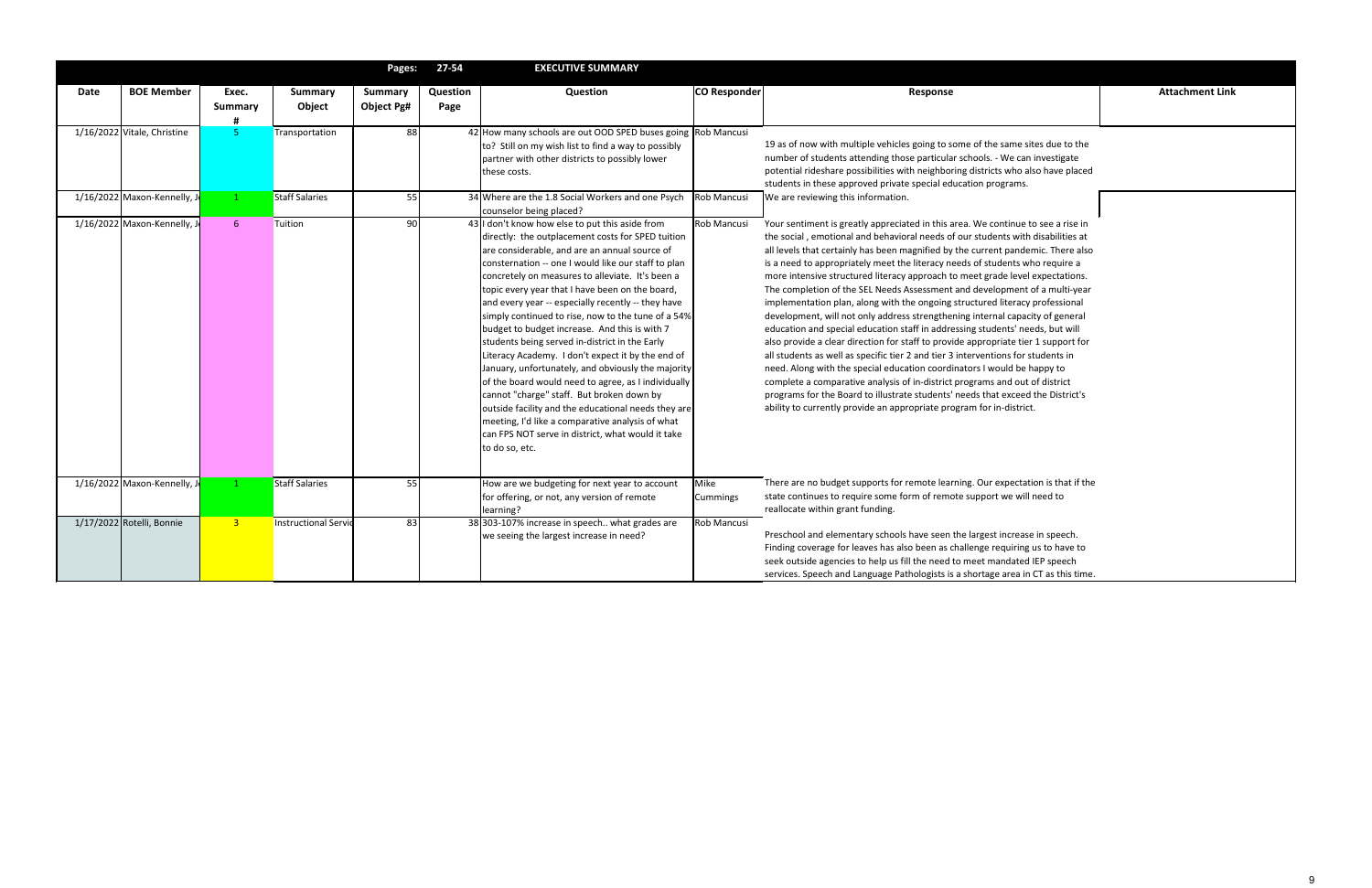|                     | Pages:                   | 55-119             | <b>BUDGET DETAIL BY OBJECT</b>                                                                                                                                                                                                                                                                                                                                                                                                      |                              |                                                                                                                                                                                                                                                                                          |
|---------------------|--------------------------|--------------------|-------------------------------------------------------------------------------------------------------------------------------------------------------------------------------------------------------------------------------------------------------------------------------------------------------------------------------------------------------------------------------------------------------------------------------------|------------------------------|------------------------------------------------------------------------------------------------------------------------------------------------------------------------------------------------------------------------------------------------------------------------------------------|
| Date                | <b>BOE Member</b>        | Question<br>Page # | <b>Question</b>                                                                                                                                                                                                                                                                                                                                                                                                                     | <b>CO Responder</b>          | Response                                                                                                                                                                                                                                                                                 |
| 1/13/2022 Jacobsen, | Jennifer                 | 73                 | Teacher resident. The 1 resident we have under ARP funds states there is a 3<br>year commitment upon certification. Is that the same for this position?                                                                                                                                                                                                                                                                             |                              | Colleen Deasy Yes, this is the Teacher Residency Program in collabo                                                                                                                                                                                                                      |
| 1/13/2022 Jacobsen, | Jennifer                 | 76                 | Lunch aides. There is a wide variance in the allocations by school which<br>doens't seem tied to enrollment or size. What is the reasoning for some up,<br>some down and some flat?                                                                                                                                                                                                                                                 | Courtney<br>LeBorious        | The lunch aides are budgeted as part of the school-l<br>building leadership. They are given the hourly rates<br>Overall the school allocations dropped by 0.59% and<br>Individual accounts within buildings could increase/                                                              |
| 1/13/2022 Jacobsen, | Jennifer                 | 80                 | Summer School Teachers Sped. increase. Is that due to a greater number of<br>students qualifying for summer school? If yes, can we get a trend on those<br>numbers over the last few years?                                                                                                                                                                                                                                         | Rob Mancusi                  | The increase in the summer school special education<br>of special education summer school teachers from t<br>can get a trend analysis of summer school teacher c<br>week.                                                                                                                |
| 1/13/2022 Jacobsen, | Jennifer                 | 83                 | Homebound Sped. The budget provides for less than has been our recent<br>experience. The rationale for that decrease?                                                                                                                                                                                                                                                                                                               | Rob Mancusi                  | This account is difficult to predict and largely depen<br>hospitalized and require short term tutoring during<br>with disabilities may also be provided short term tut<br>increased school avoidant behaviors in an effort to I<br>process, and in an effort to prevent a potential outp |
|                     | 1/15/2022 Peterson, Jeff | 91                 | Obj 319, Line 18: We seem to have historically budgeted more for McKinley<br>for staff development. I'm assuming that was intentional; if so, why the<br>notable cut here?                                                                                                                                                                                                                                                          | James<br>Zavodjancik         | McKinley does have more staff than some of the oth<br>generally requires more dollars spent on profession<br>reallocated from this account to other school based                                                                                                                         |
|                     | 1/15/2022 Peterson, Jeff | 92                 | Obj 319, Line 60: Did this get cut in our spring 2021 budget adjustments? It<br>looks like this was set at \$35K in our approved budget but is listed here as<br>\$15K                                                                                                                                                                                                                                                              | Courtney<br><b>LeBorious</b> | REviewing last year's budget, this was budgeted for<br>on need.                                                                                                                                                                                                                          |
|                     | 1/15/2022 Peterson, Jeff | 92                 | Obj 319: Can you please specify what travel reimbursements we provide and<br>for what departments? I recall when I asked this question last year specifically LeBorious<br>for maintenance there was discussion of reimbursement for travel between<br>buildings in private vehicles. Is that the case for other sections as well? If<br>that's the case, why does the Finance department need \$8,400 for travel<br>reimbursement? | Courtney                     | Thank you for pointing this out, that is coded to fina<br>Facilities. It does reflect the travel between building                                                                                                                                                                        |
|                     | 1/15/2022 Peterson, Jeff | 97                 | Why the huge increase for Personnel copier expenses? The estimate for 2018<br>19 (the last completely "normal" year) shows an estimate for \$3,399. And is<br>the superintendent going to make ZERO copies? This seems unrealistic.                                                                                                                                                                                                 | Courtney<br>LeBorious        | This reflects a shift of the copier from the superinte<br>all of central office and we repurposed the copier ro                                                                                                                                                                          |

gram in collaboration with the RESC Alliance.

of the school-based allocation, at the discretion of the he hourly rates and budget according to building need. d by 0.59% and are distributed based on enrollment. Individual accounts within could increase/decrease based on building priorities.

Recial education teacher cost is based off the actual cost eachers from this pasdt summer of \$497,487.90. We chool teacher costs for the BOE in the Friday packet this

I largely dependent on the number of students who are utoring during their period of hospitalization. Students I short term tutoring support when experiencing in an effort to keep them engaged in the educational potential outplacement.

some of the other elementary schools and therefore general conerally requires more professional development. Money has beent r school based accounts.

s budgeted for 21-22 at \$15k. Reduced from 20-21 based

is coded to finance but belongs in Maintenance and tween buildings.

I the superintendent office to the HR office - it is used by d the copier room to be utilized as offices.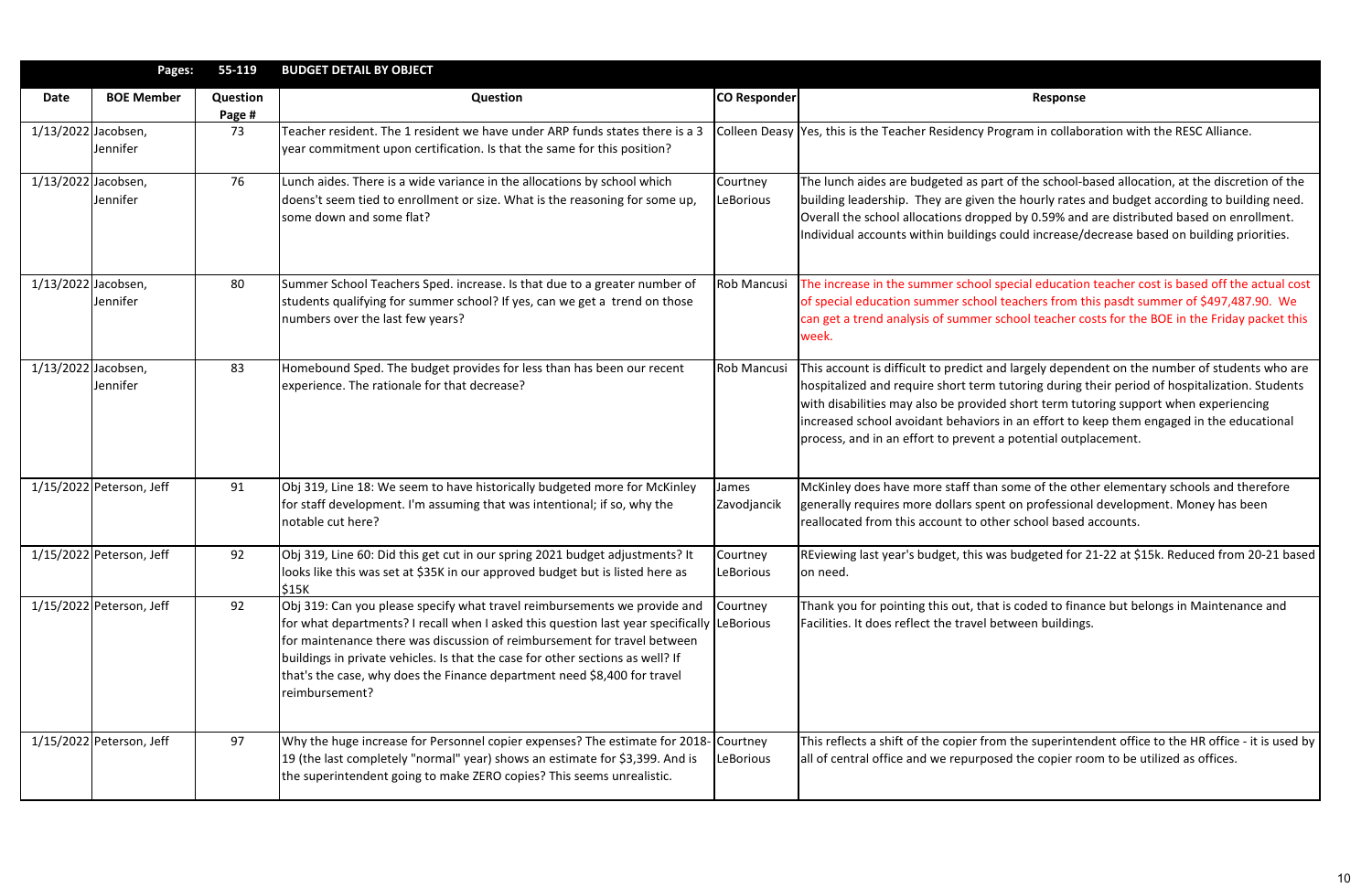|               | Pages:                     | 55-119             | <b>BUDGET DETAIL BY OBJECT</b>                                                                                                                                                                                                                           |                       |                                                                                                                                                                  |
|---------------|----------------------------|--------------------|----------------------------------------------------------------------------------------------------------------------------------------------------------------------------------------------------------------------------------------------------------|-----------------------|------------------------------------------------------------------------------------------------------------------------------------------------------------------|
| <b>Date</b>   | <b>BOE Member</b>          | Question<br>Page # | <b>Question</b>                                                                                                                                                                                                                                          | <b>CO Responder</b>   | Response                                                                                                                                                         |
|               | 1/15/2022 Peterson, Jeff   | 95                 | am trying make sense of the copying budget for NSS. We are projecting more Courtney<br>students at that school, but the difference in enrollment from 21-22 to 22-23<br>is only 14%while the copying budget is up 33%.                                   | LeBorious             | This reflects a change to enrollment based usage rat<br>the net savings to invest in copier counters.                                                            |
|               | 1/15/2022 Peterson, Jeff   | 95                 | While I am picking over the copier budgets, I want to salute FWMS for its<br>restraint!                                                                                                                                                                  |                       |                                                                                                                                                                  |
|               | 1/16/2022 Peterson, Jeff   | 108                | With one notable exception, there is zero change to any building's water<br>budget. Have there been no changes to underlying water rates? And does this Papageorge<br>reflect our confidence in current usage estimates?                                 | Angelus               |                                                                                                                                                                  |
|               | $1/16/2022$ Peterson, Jeff | 111                | Why are we zeroing the formerly \$4,200 budget line for water at Central<br>Office? This line has been \$4,200 since at least the 2017-18 budget.                                                                                                        | Angelus<br>Papageorge | With the installation of bottle fillers, we no longer o                                                                                                          |
|               | $1/16/2022$ Peterson, Jeff | 113                | Why the large increase for painting? And why do we estimate we will only<br>spend \$25K of the budgeted \$75K for 21-22 painting? Looks like we did a lot<br>in 20-21                                                                                    | Angelus<br>Papageorge | We were able to complete several painting projects<br>spending approximately \$25,000 this year. This bud<br>demands throughout the district in 22-23.           |
|               | $1/16/2022$ Peterson, Jeff | 113                | Why the large increase in the refuse/recycling line?                                                                                                                                                                                                     | Angelus<br>Papageorge | We are anticipating a 5% increase from our vendor f<br>pilot program for composting at two buildings.                                                            |
|               | 1/16/2022 Peterson, Jeff   | 113                | Why the very large percentage increase for Art repairs? Is this a kiln or for<br>ventilation or something? (There is a kiln mentioned in the Capital section.)                                                                                           | James<br>Zavodjancik  | The \$6,000 includes safety inspections and mainten<br>are located in the capital. 2021-2022 budget did not<br>budgeted was for camera and drone repairs (and ot |
|               | 1/16/2022 Peterson, Jeff   | 114                | What is being spent in the \$10,215 Coronavirus line? Is this masks ("paper<br>goods")?                                                                                                                                                                  | Angelus<br>Papageorge | This line covers the cost of storage trailers for furnit<br>classrooms to make social distancings possible.                                                      |
|               | $1/16/2022$ Peterson, Jeff | 117                | Line 64 "Replacement Schools": What is this for, the general replacement of<br>maintenance equipment? It looks like the past couple of years we have been<br>underspending on this line. Why the \$18K increase this year?                               | Angelus<br>Papageorge | This reflects \$18,000 to replace three kilns. We have<br>replaces this equipment over the next five years.                                                      |
|               | $1/16/22$ Peterson, Jeff   | 86                 | Lines 41/43: Do the commencement lines for the high schools anticipate a<br>beach graduation or assume we're back to on-premises ceremonies? For<br>comparison, it looks like our last pre-pandemic graduation cost \$15,132 at<br>Warde and \$21.811 at | Courtney<br>LeBorious | am enquiring with the high schools. These are bud                                                                                                                |
| 1/16/2022 JMK |                            | 55                 | How does HH have the same number of sections but a full 1.0 increased<br>classroom FTE                                                                                                                                                                   | Courtney<br>LeBorious | Grade 3 was budgeted for 2 sections and they have<br>is the need for the upcoming year.                                                                          |

based usage rather than actual usage. We will be using unters.

we no longer offer water coolers at central office.

ainting projects in 20-21. Due to this, we are anticipating spear. This budget line is increased to cover the painting  $2 - 23.$ 

om our vendor for refuge hauling. This line also reflects a buildings.

Ins and maintenance to all district kilns. The replacements budget did not include these fees and the \$2,000 repairs (and other electronics).

ailers for furniture that has been removed from s possible.

this reflects in multi year approach that in this extend in multi year approach that t five years.

These are budgeted within the school allocations.

# and they have 3 sections currently, and we project that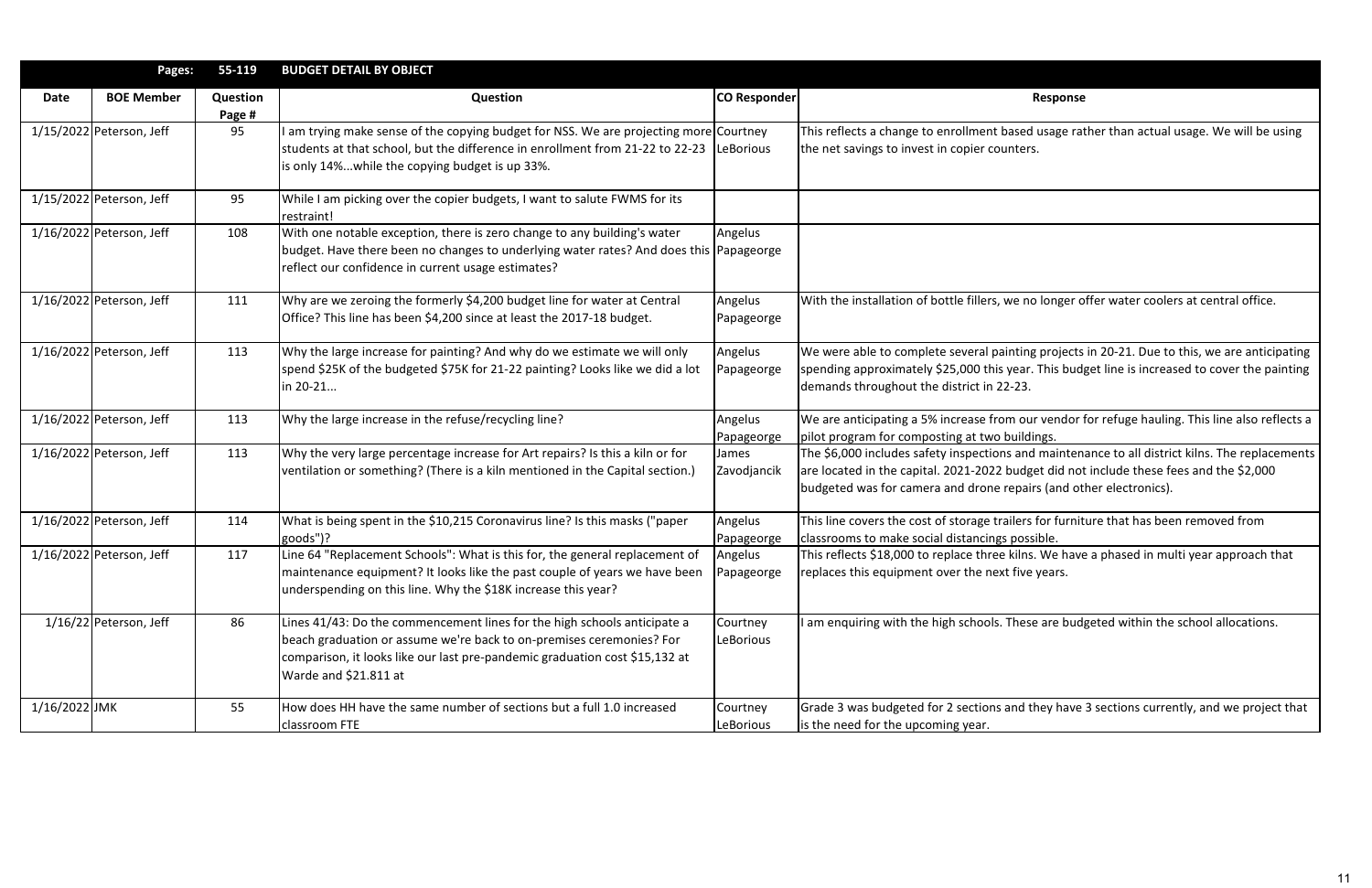|               | Pages:            | 55-119             | <b>BUDGET DETAIL BY OBJECT</b>                                                                                                                                                                                     |               |                                                                                                                                                                                                                                                                                                                                                                                                                                                                                                                                                                                                                                                                                                                                                                                                                                                                                                                                               |
|---------------|-------------------|--------------------|--------------------------------------------------------------------------------------------------------------------------------------------------------------------------------------------------------------------|---------------|-----------------------------------------------------------------------------------------------------------------------------------------------------------------------------------------------------------------------------------------------------------------------------------------------------------------------------------------------------------------------------------------------------------------------------------------------------------------------------------------------------------------------------------------------------------------------------------------------------------------------------------------------------------------------------------------------------------------------------------------------------------------------------------------------------------------------------------------------------------------------------------------------------------------------------------------------|
| Date          | <b>BOE Member</b> | Question<br>Page # | Question                                                                                                                                                                                                           | CO Responder  | Response                                                                                                                                                                                                                                                                                                                                                                                                                                                                                                                                                                                                                                                                                                                                                                                                                                                                                                                                      |
| 1/16/2022 JMK |                   | $55 - 57$          | Could any efficiencies be achieved (and even corresponding instructional<br>improvements?) by consolidating the ELL instruction in 4 of the schools, such<br>as those three with the greatest need plus one other? | Zakia Parrish | We distribute 5.8 FTE across the 11 elementary scho<br>needs of all EL students. Most of our teachers of ELs<br>their hours at each school are determined by the se<br>different proficiency level requirements. If we were<br>buildings with the greatest need and one other scho<br>considerable need for support at McKinley and Holla<br>require moving students from their neighborhood so<br>limited language proficiency. The work of the middle<br>multilingual learners supports the research based SI<br>Protocol) approach to teaching. Our current staffing<br>core academic classes where academic language is c<br>necessary as well as team teach with academic teac<br>Additionally, teachers of ELs instruct students in diff<br>skills based on the students' language needs and wo<br>out intervention. Additionally, teachers of ELs suppo<br>meeting with teams, coaching in the classroom, and<br>school and community. |

lementary schools to meet the proficiency levels and teachers of ELs are assigned to multiple schools and nined by the service hours necessary to meet the nts. If we were to consolidate students into four one other school, we would add to the existing Kinley and Holland Hill schools. Consolidation would also reighborhood schools to another school because of their rk of the middle school and high school teachers of search based SIOP (Sheltered Instructional Observation current staffing model allows for teachers to push in to ic language is dense and authentic vocabulary support is academic teachers who work with newcomers. students in different receptive and expressive language s needs and work on core literacy skills in targeted pull ers of ELs support the core classroom teaching by classroom, and also building strong connections between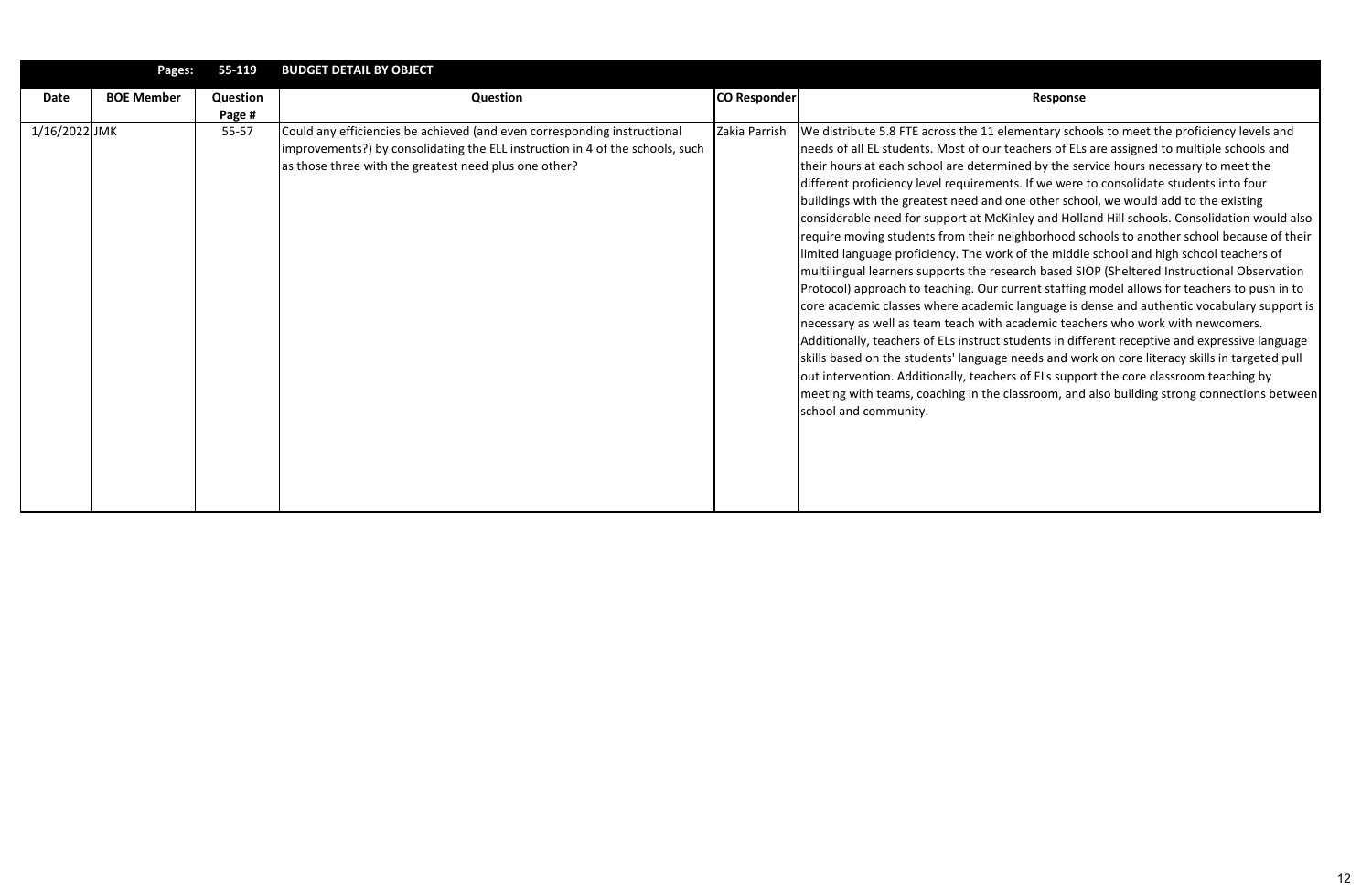|      | Pages:                                  | 55-119             | <b>BUDGET DETAIL BY OBJECT</b>                                                                                                                                                                     |                       |                                                                                                                                                                                                                                                                                                                                                                                                                                                                                                                                                                                                                                                                                                                                                                                                                                                                                                                                                                                                         |
|------|-----------------------------------------|--------------------|----------------------------------------------------------------------------------------------------------------------------------------------------------------------------------------------------|-----------------------|---------------------------------------------------------------------------------------------------------------------------------------------------------------------------------------------------------------------------------------------------------------------------------------------------------------------------------------------------------------------------------------------------------------------------------------------------------------------------------------------------------------------------------------------------------------------------------------------------------------------------------------------------------------------------------------------------------------------------------------------------------------------------------------------------------------------------------------------------------------------------------------------------------------------------------------------------------------------------------------------------------|
| Date | <b>BOE Member</b>                       | Question<br>Page # | Question                                                                                                                                                                                           | <b>CO Responder</b>   | Response                                                                                                                                                                                                                                                                                                                                                                                                                                                                                                                                                                                                                                                                                                                                                                                                                                                                                                                                                                                                |
|      | 1/16/2022 Vitale, Christine             | 117                | Can we get more detail on the SPED assistive technology purchase. Are we<br>replacing existing technology or do we have newly identifed students in need<br>of this technology?                    | <b>Rob Mancusi</b>    | Here is the budget request justification submitted b<br>iPad models became obsolete on or before October<br>models are both discontinued and unsupported by /<br>latest versions of iPadOS:<br>iPad, iPad 2, iPad (3rd generation) and iPad (4<br>iPad Air<br>iPad mini, mini 2 & mini 3<br>Discontinued but supported:<br>iPad Air2 and 3rd generation<br>iPad mini 4<br>iPad Pro, 1st, 2nd, and 3rd generation<br>iPad, 5th, 6th and 7th generation<br>When an iPad is not longer supported and unable to<br>to support either communication or academics then<br>and Alternative Communication users in district use<br>Word Power, LAMP Words for Life, Proloquo2Go, TI<br>budget projections) require the latest version in ord<br>In addition, we need to provide Chromebooks with<br>students that require an extra layer of support for a<br>Chromebooks provided by Fairfield Public Schools.<br>obsolete, they cannot receive updates to enable nev<br>our IT department cannot service them. |
|      | $1/16/2022$ Maxon-Kennelly,<br>Jennifer | 62                 | Why did all of the ES and MS Building principals have a noteworthy "Actual"<br>salary much in excess of their contracted amountwhich then reset for this<br>school year? And Dwight's was sizable. | Courtney<br>LeBorious |                                                                                                                                                                                                                                                                                                                                                                                                                                                                                                                                                                                                                                                                                                                                                                                                                                                                                                                                                                                                         |
|      | 1/16/2022 Maxon-Kennelly,<br>Jennifer   | 73                 | assume the CP Support Staff on this page are simply captured elsewhere<br>now?                                                                                                                     | <b>Rob Mancusi</b>    | Thet is correct. They are captured in the certified st                                                                                                                                                                                                                                                                                                                                                                                                                                                                                                                                                                                                                                                                                                                                                                                                                                                                                                                                                  |
|      | 1/16/2022 Maxon-Kennelly,<br>Jennifer   | 76                 | Why are we continuing with lunch aides?                                                                                                                                                            | James<br>Zavodjancik  | Elementary principals hire lunch aides to monitor ar<br>classroom teacher is on his/her lunch break. Building<br>supervision.                                                                                                                                                                                                                                                                                                                                                                                                                                                                                                                                                                                                                                                                                                                                                                                                                                                                           |
|      | 1/16/2022 Maxon-Kennelly,<br>Jennifer   | 58                 | Is the ECC staffing reduction due to the reduced enrollment of non-SPED<br>peers?                                                                                                                  | Rob Mancusi           | We will answer this question next week.                                                                                                                                                                                                                                                                                                                                                                                                                                                                                                                                                                                                                                                                                                                                                                                                                                                                                                                                                                 |

on submitted by our two AT specialists: The following efore October 2020. In this case, obsolete means the isupported by Apple. These devices don't support the

on) and iPad (4th generation)

and unable to be updated, the software that is utilized academics then becomes obsolete as well. Augmentative s in district use specific software (i.e. TouchChat with roloquo2Go, TD Snap which are also included in the t version in order to operate.

mebooks with Touchscreens to Special Education f support for access issues outside of the dedicated blic Schools. When older Chrome devices become is to enable new OS and browser features and therefore,

the certified staff on page

s to monitor and supervise the cafeteria while the break. Buildings also use support staff to assist in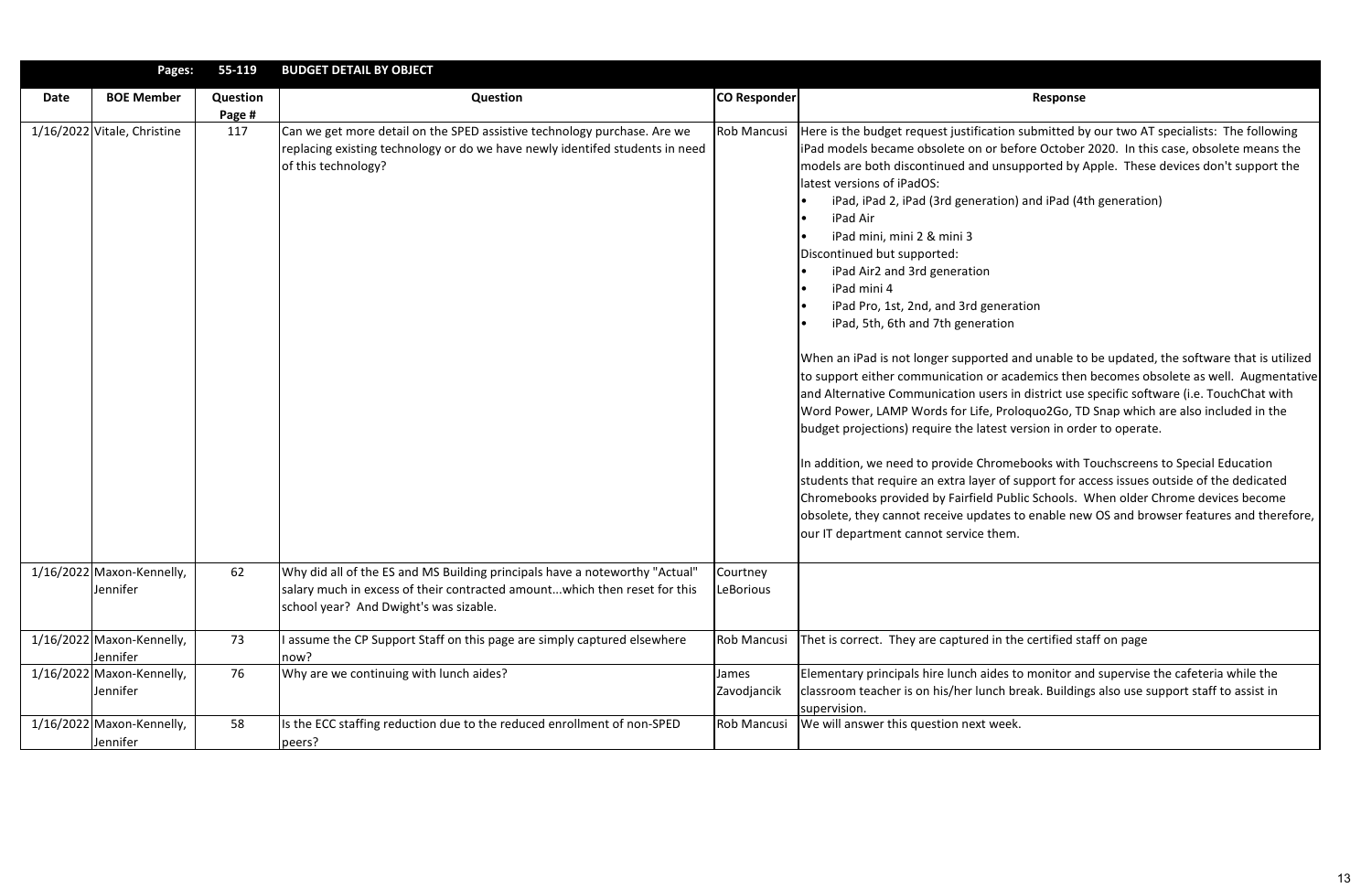|      | Pages:                                | 55-119             | <b>BUDGET DETAIL BY OBJECT</b>                                                                                                                                                                                                                                                                                                                                                                                                                                                                                                                                                                                                                                                                                                                                                                                                                                                                                                           |                       |                                                                                                                                                                                                                                                                                                                                                                                         |
|------|---------------------------------------|--------------------|------------------------------------------------------------------------------------------------------------------------------------------------------------------------------------------------------------------------------------------------------------------------------------------------------------------------------------------------------------------------------------------------------------------------------------------------------------------------------------------------------------------------------------------------------------------------------------------------------------------------------------------------------------------------------------------------------------------------------------------------------------------------------------------------------------------------------------------------------------------------------------------------------------------------------------------|-----------------------|-----------------------------------------------------------------------------------------------------------------------------------------------------------------------------------------------------------------------------------------------------------------------------------------------------------------------------------------------------------------------------------------|
| Date | <b>BOE Member</b>                     | Question<br>Page # | Question                                                                                                                                                                                                                                                                                                                                                                                                                                                                                                                                                                                                                                                                                                                                                                                                                                                                                                                                 | <b>CO Responder</b>   | Response                                                                                                                                                                                                                                                                                                                                                                                |
|      | 1/16/2022 Peterson, Jeff              | 65                 | Object 109, Line 68 (Communications Director): There was a \$60,000<br>appropriation for this position in the 2020-21 budget. During the 21-22<br>budget season the Superintendent proposed this appropriation be increased<br>to \$120K, which was rejected by the Board. At the time of printing the 21-22<br>budget books, the 20-21 estimated expense on this line was \$75,735, more<br>than \$15K in excess of the budgeted amount for that school year. In this<br>year's 22-23 budget book, the 20-21 actual is listed as \$111,762, more than<br>\$50K higher than what the BoE approved for this position. The 21-22<br>estimated expense on this line is also \$70,143, also above the BoE-approved<br>amount and a number that doesn't clearly correspond to any of the prior<br>numbers. Please explain the many discrepancies connected with this line,<br>particularly the large actual boost in the 2020-21 school year. | Mike<br>Cummings      | The communications director was asked to work ove<br>concerns and communication needs created by the                                                                                                                                                                                                                                                                                    |
|      | 1/17/2022 Maxon-Kennelly,<br>Jennifer | 80                 | The Materials Resource Manager - do you see this as being a job to be<br>completed during the school day, or is this a position that a current employee Cummings<br>could/would possibly pick up?                                                                                                                                                                                                                                                                                                                                                                                                                                                                                                                                                                                                                                                                                                                                        | Mike                  | The position is not tied to school hours so it is possil<br>this role.                                                                                                                                                                                                                                                                                                                  |
|      | 1/17/2022 Maxon-Kennelly,<br>Jennifer | 80                 | What is the increase in the Teacher Mentor Stipends and the Teachers<br>Summer School - SPED?                                                                                                                                                                                                                                                                                                                                                                                                                                                                                                                                                                                                                                                                                                                                                                                                                                            | Rob Mancusi           | Teacher mentors recieve a stipend from FPS of \$114<br>education teachers are paid \$50 per hour.                                                                                                                                                                                                                                                                                       |
|      | 1/17/2022 Maxon-Kennelly,<br>Jennifer | 68                 | Why the Para increase in several ESs, tied to Regular Ed?                                                                                                                                                                                                                                                                                                                                                                                                                                                                                                                                                                                                                                                                                                                                                                                                                                                                                | Courtney<br>LeBorious | 2.2 Kindergarten paraeducators were added as a res<br>adjustments.                                                                                                                                                                                                                                                                                                                      |
|      | 1/17/2022 Maxon-Kennelly,<br>Jennifer | 83                 | Why the increased allocation to Gifted Assessment?                                                                                                                                                                                                                                                                                                                                                                                                                                                                                                                                                                                                                                                                                                                                                                                                                                                                                       | James<br>Zavodjancik  | The gifted account includes an additional \$5,88<br>assessment (Torrance) and cost increases in th                                                                                                                                                                                                                                                                                      |
|      | 1/17/2022 Maxon-Kennelly,<br>Jennifer | 94                 | Why do science and social studies have such an increase in PD allocation?                                                                                                                                                                                                                                                                                                                                                                                                                                                                                                                                                                                                                                                                                                                                                                                                                                                                | James<br>Zavodjancik  | Increases in science (elementary) include Audibon G<br>\$8,732. In science (secondary) increases include curi<br>include HS Biology, Chemistry, and Enviornmental S<br>teachers (+8,000), and a Marine Science assured exp<br>increases include training for the new Black/African<br>(\$9,500); Facing History and Ourselves for SS/ELA te<br>implementation guide writing at \$3,240. |
|      | 1/17/2022 Maxon-Kennelly,<br>Jennifer | 103                | Why the \$104K increase in ELA supplies, especially with its curriculum not up<br>for review? What need is being addressed?                                                                                                                                                                                                                                                                                                                                                                                                                                                                                                                                                                                                                                                                                                                                                                                                              | James<br>Zavodjancik  | Increases in elementary ELA include the inclusion/pr<br>\$15,000, classroom library updates and section upd<br>include \$16,000 for high school text sets and \$25,00                                                                                                                                                                                                                   |

ked to work overtime hours last year and this year due to created by the pandemic.

Irs so it is possible a current staff member could fulfill

om FPS of \$1143 for a full year. Summer school special

2.2 added as a result of the October enrollment

ditional \$5,880 for the inclusion of a *talented* ncreases in the CoGat and Nagliere (+1060).

Iude Audibon Grade 1 Field Trip Assured experience at ses include curriculum writing (+2,331 from 21-22) to nviornmental Science and NGSS Practice Training for nce assured experience at \$1,600. Social Studies PD  $\mu$  Black/African American and Latino/Puerto Rican studies es for SS/ELA teachers at \$2,000, and K-5 curriculum

the inclusion/purchase of decodable texts (K and 1) at nd section updates at \$51,240. Secondary ELA increases ets and \$25,000 in middle school text sets.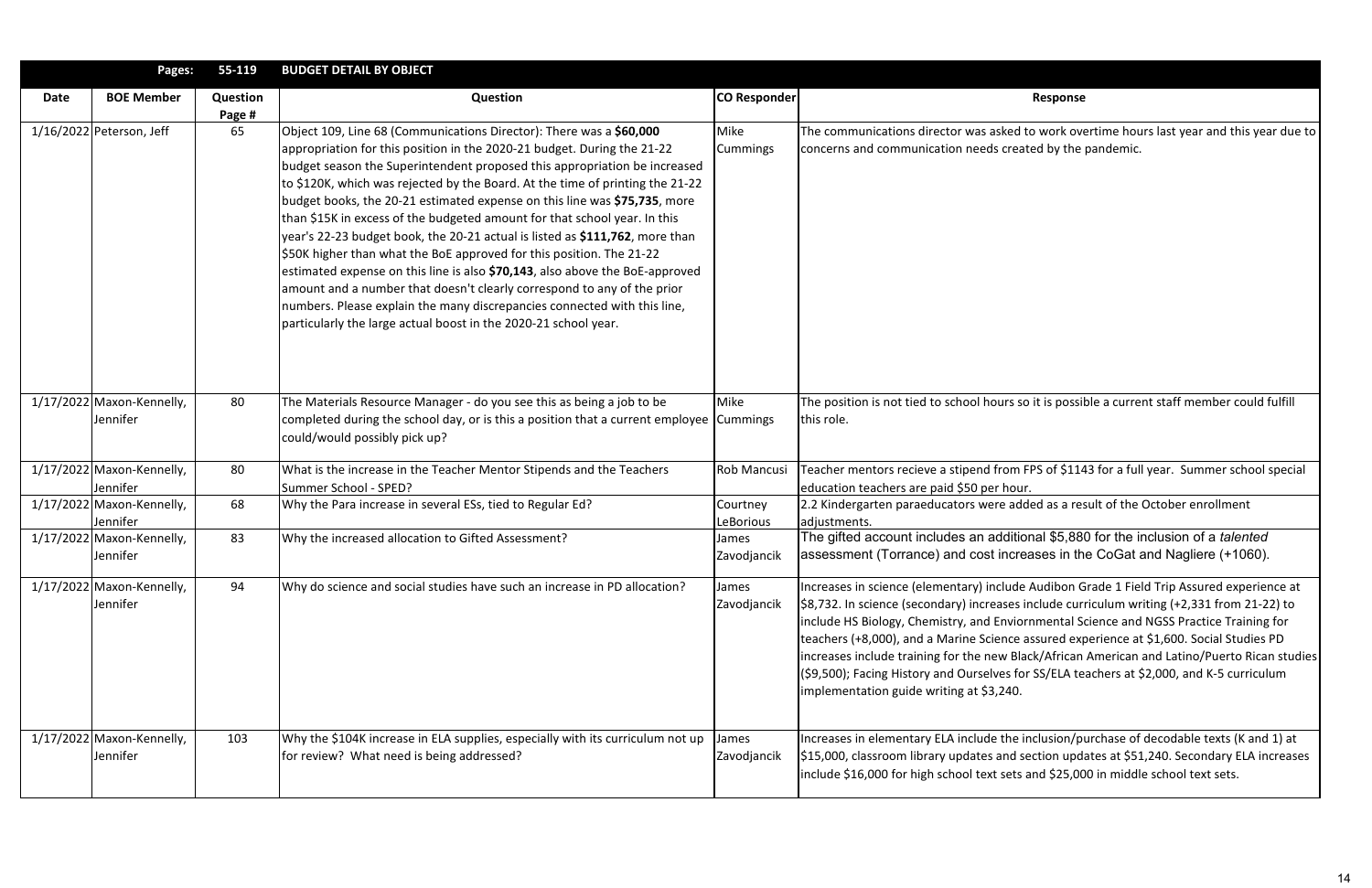|             | Pages:                                       | 55-119             | <b>BUDGET DETAIL BY OBJECT</b>                                                                                                                                                                                                  |                     |                                                                                                                                                                                                                                                                               |
|-------------|----------------------------------------------|--------------------|---------------------------------------------------------------------------------------------------------------------------------------------------------------------------------------------------------------------------------|---------------------|-------------------------------------------------------------------------------------------------------------------------------------------------------------------------------------------------------------------------------------------------------------------------------|
| <b>Date</b> | <b>BOE Member</b>                            | Question<br>Page # | Question                                                                                                                                                                                                                        | <b>CO Responder</b> | Response                                                                                                                                                                                                                                                                      |
|             | 1/17/2022 Maxon-Kennelly,<br>Jennifer        | 113                | Sorry I don't recall if we discussed this at the quarterly reviewbut how much Angelus<br>of the "snow removal" budget have we already used up for this year? And<br>how have we been so "off" in our estimates of needed funds? | Papageorge          | Currently, we only have one storm to date. The inve<br>received. We are projecting \$25,000 over this year<br>is to cover FPS taking over the salting of the schools                                                                                                          |
|             | 1/17/2022 Maxon-Kennelly,<br><b>Jennifer</b> | 56                 | Why the 2.3 FTE increase at Riverfield when the classroom increase is only 1.0 Courtney<br>from last year's budgeted amount? and the additional 1.2 at HH? And .8 FTE<br>reduction at McKinley yet a 68K budget increase?       | LeBorious           | Riverfield - Kindergarten increased by 1.0, Speech ar<br>lincreased by 0.5 FTE.<br>Holland Hill - added a third grade section and 0.1 PE<br>October enrollment.<br>McKinley - lost one section in Grade 5 and added a.<br>reflects the 3% negotiated increase plus changes to |

 $\alpha$  date. The invoices for this storm have not been over this year as a reserve. The increase in the account is of the schools from the town.

y 1.0, Speech and Language increased by 0.8 and SPED

tion and 0.1 PE and 0.1 music FTEs as a result of the

5 and added a .2 Speech and Language FTE. The increase reflus changes to steps.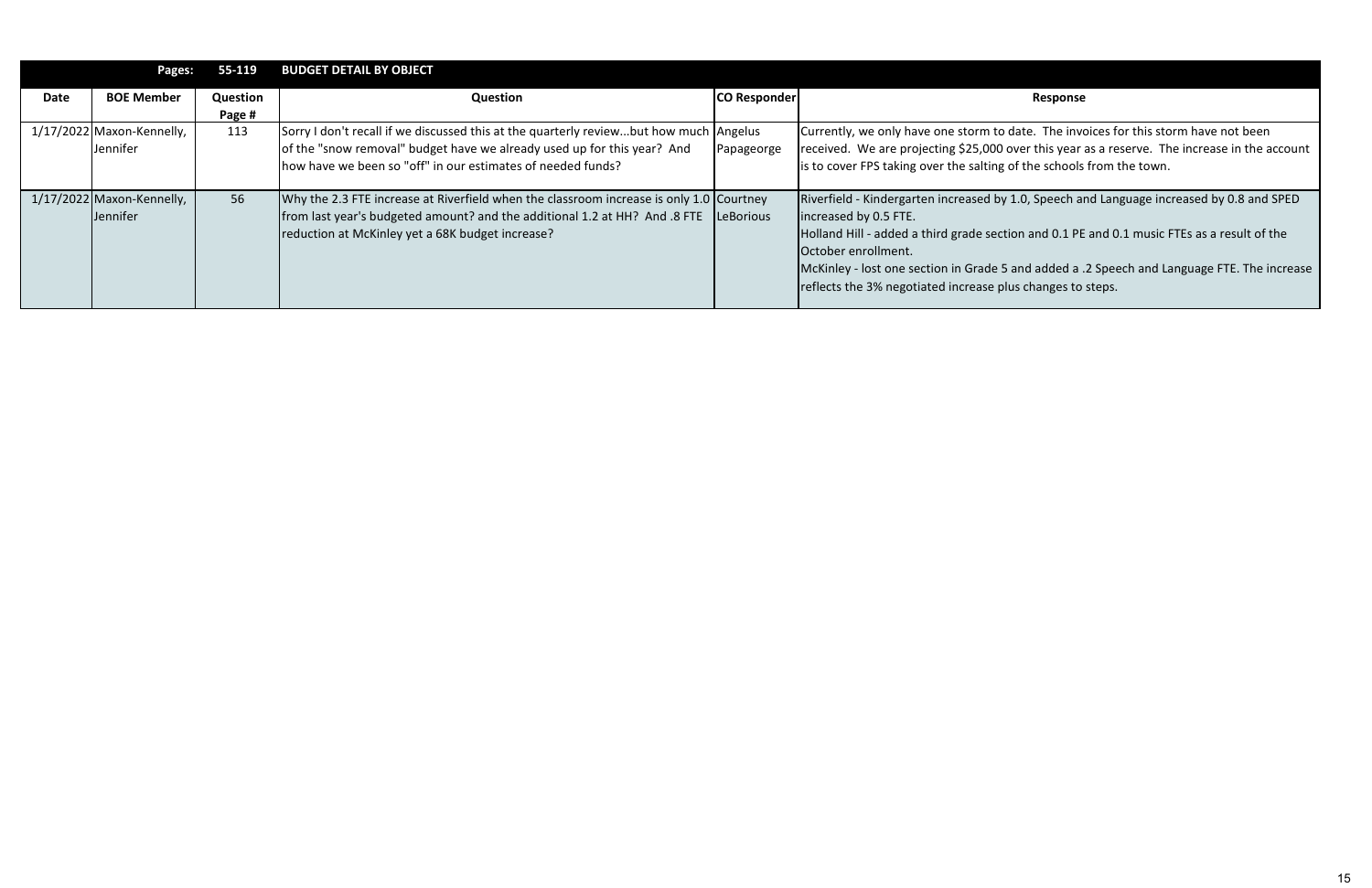|             | Pages:                    | 136-137  | <b>BUDGET DETAIL BY PROGRAM</b>                        |                    |                                                                            |                        |
|-------------|---------------------------|----------|--------------------------------------------------------|--------------------|----------------------------------------------------------------------------|------------------------|
| <b>Date</b> | <b>BOE Member</b>         | Question | <b>Question</b>                                        | <b>CO</b>          | <b>Response</b>                                                            | <b>Attachment Link</b> |
|             |                           | Page #   |                                                        | Responder          |                                                                            |                        |
|             | 1/13/2022 Guernsey, Carol | 137      | What would be the additional cost to increase Courtney |                    | It would cost \$17,155 and create a 0.2 vacancy in a music teacher         |                        |
|             |                           |          | the Music Coordinator position to 1.0 FTE?             | LeBorious          | account.                                                                   |                        |
|             |                           |          |                                                        |                    |                                                                            |                        |
|             | 1/17/2022 Maxon-Kennelly, | 137      | We are dropping a MS team, and you have                | Zakia Parrish      | You'd need to look across multiple program codes to see the MS impact,     |                        |
|             | Jennifer                  |          | proposed two 2.0 increases in Math and ELA.            |                    | for example in program code 1111 Math you can see the +2.0, and in         |                        |
|             |                           |          | But why do those dept. lines reflect only the          |                    | 1104 Reading +2.0 - Middle School, but the MS enrollment reduction was     |                        |
|             |                           |          | increase?                                              |                    | taken from general education (grade 6) 1129 -4.0 MS enrollment, +1.0       |                        |
|             |                           |          |                                                        |                    | grade 1-5, +6.0 Early Literacy, -1.0 para reallocation for a net change of |                        |
|             |                           |          |                                                        |                    | $+2.0$ FTEs.                                                               |                        |
|             | 1/17/2022 Maxon-Kennelly, | 137      | Interesting decrease in line 2150how is it             | <b>Rob Mancusi</b> | This will be discussed next week                                           |                        |
|             | Jennifer                  |          | possible? (Speech and Language)                        |                    |                                                                            |                        |
|             | 1/17/2022 Maxon-Kennelly, | 137      | Is the Improvement in Instruction increase             | Courtney           | This reflects 1.0 for the teacher resident and 0.3 for the DEI             |                        |
|             | Jennifer                  |          | due to the Early Literacy Academy?                     | LeBorious          | administrator.                                                             |                        |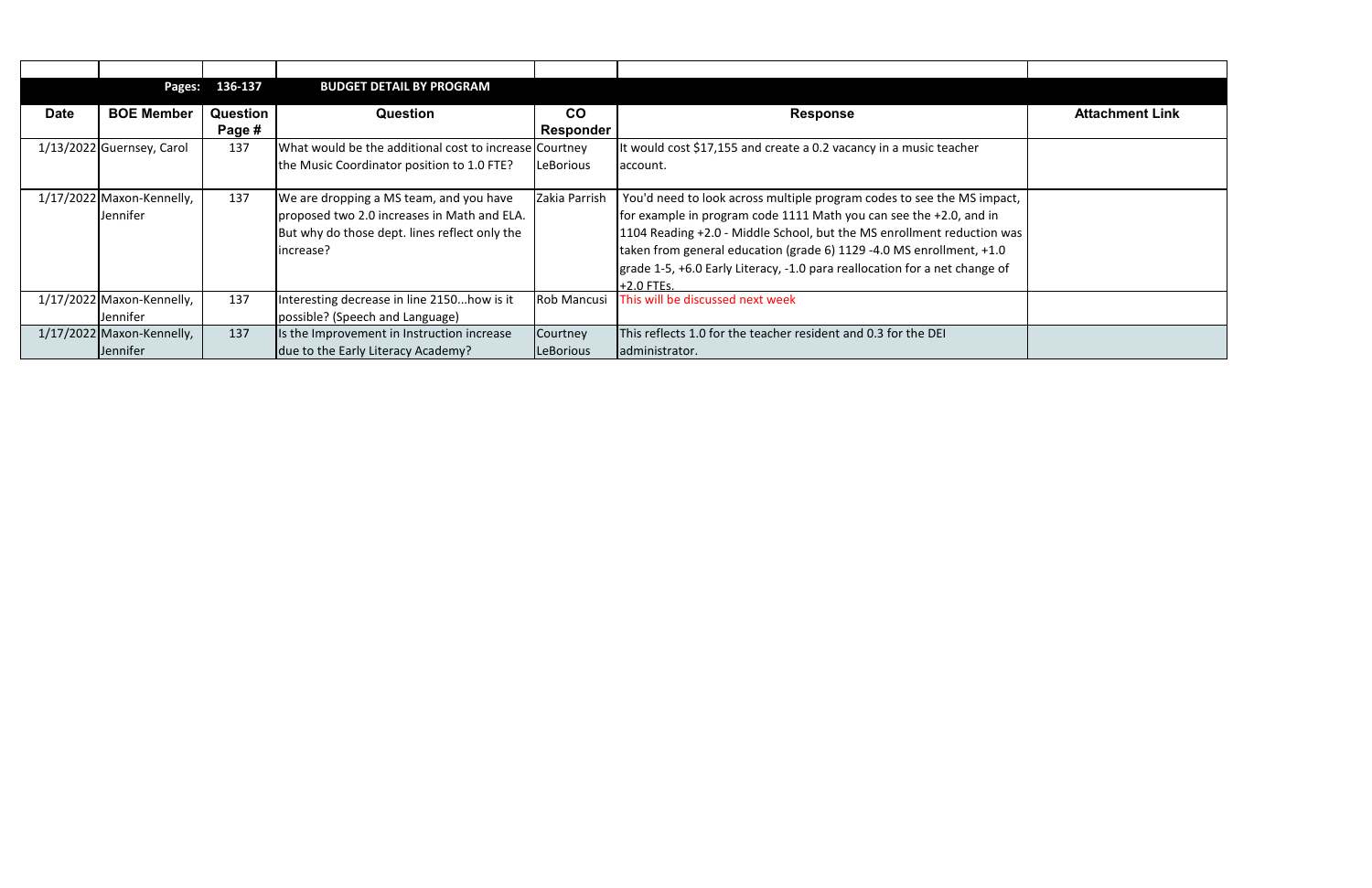|           | Pages:                    | 121-133  | <b>BUDGET DETAIL SCHOOLS/DEPTS</b>                         |                     |                                                                                     |                        |
|-----------|---------------------------|----------|------------------------------------------------------------|---------------------|-------------------------------------------------------------------------------------|------------------------|
| Date      | <b>BOE Member</b>         | Question | Question                                                   | <b>CO Responder</b> | Response                                                                            | <b>Attachment Link</b> |
|           |                           | Page #   |                                                            |                     |                                                                                     |                        |
| 1/17/2022 | Maxon-Kennelly,           | 130      | Sorry I've lost track of the thread for this budget        | Courtney            | Teaching salaries reflects the increase of 2.0 teaching staff for the EL academy    |                        |
|           | Jennifer                  |          | increasebut pls. remind me of the source of this LeBorious |                     | $(0.3 \text{ was in the budget this year and 1.7 are transferring from the grant).$ |                        |
|           |                           |          | L million increase for Instructional Svcs? who is          |                     | Paraeducators - increase by net 3.0 from 4.0 with EL Academy and 1.0                |                        |
|           |                           |          | THIS Teaching Staff increase? Para staff                   |                     | reduction in district para.                                                         |                        |
|           |                           |          | increase? Supplies/materials increase?                     |                     | Support staff - this is the teacher resident, formerly budgeted in HR recuritment   |                        |
|           |                           |          |                                                            |                     | account.                                                                            |                        |
|           |                           |          |                                                            |                     | Part time - Distirct resource manager and stipends                                  |                        |
|           |                           |          |                                                            |                     | Instructional supplies and materials - mainly increases due to the math textbook    |                        |
|           |                           |          |                                                            |                     | investment                                                                          |                        |
|           |                           |          |                                                            |                     |                                                                                     |                        |
|           | 1/17/2022 Maxon-Kennelly, | 131      | Same question as above, for Pupil                          | <b>Rob Mancusi</b>  | We will answer this question next week.                                             |                        |
|           | Jennifer                  |          | P.Servicesregarding increases in Teaching Staff,           |                     |                                                                                     |                        |
|           |                           |          | PPS line 303, and line 401?                                |                     |                                                                                     |                        |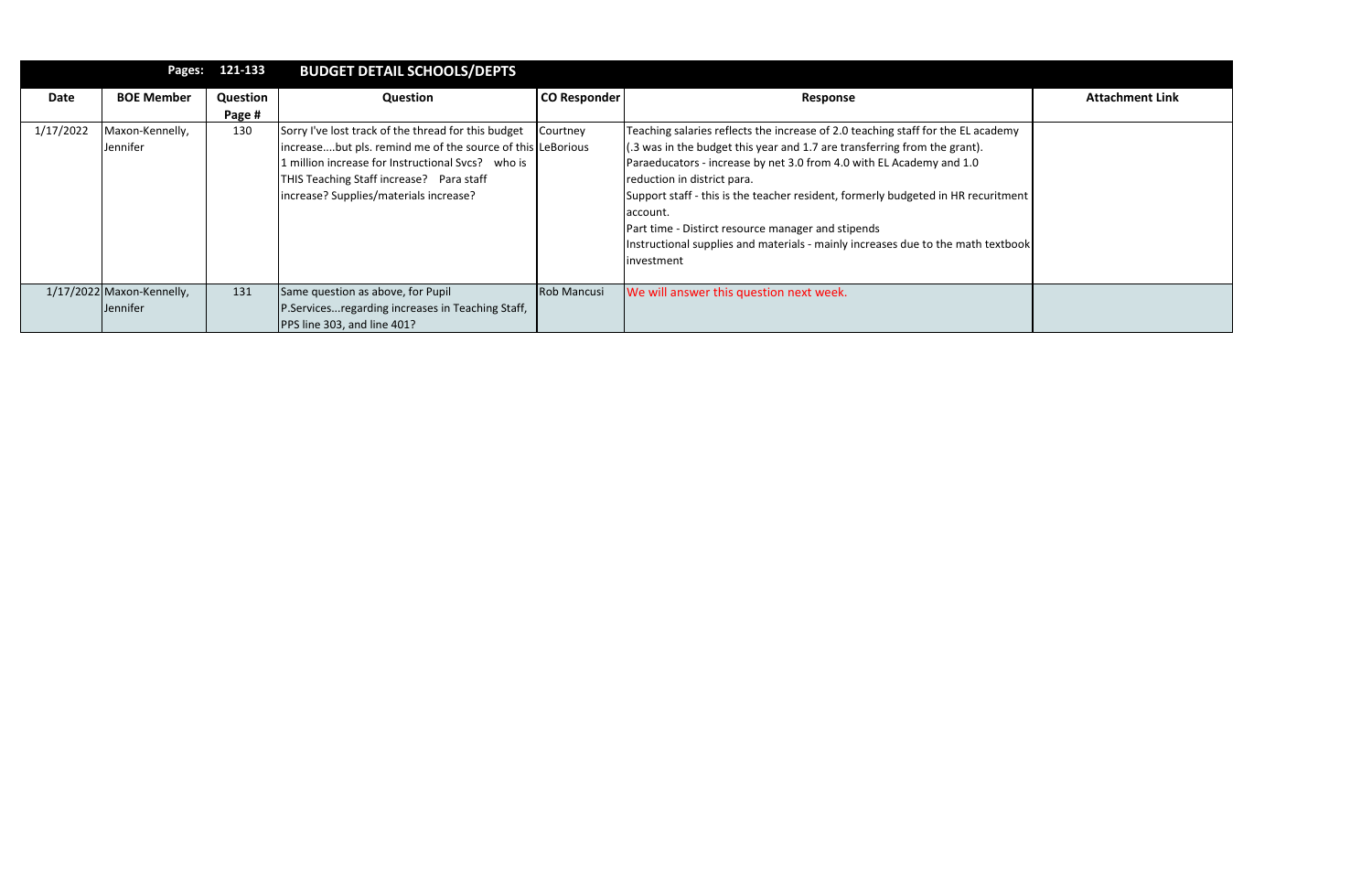|                     | Pages:                    | 139-173                   | <b>SUPPORT INFORMATION</b>                                                                   |                     |                                                                               |                            |
|---------------------|---------------------------|---------------------------|----------------------------------------------------------------------------------------------|---------------------|-------------------------------------------------------------------------------|----------------------------|
| Date                | <b>BOE Member</b>         | <b>Question</b><br>Page # | Question                                                                                     | <b>CO Responder</b> | <b>Response</b>                                                               | <b>Attachment Link</b>     |
|                     | $1/12/2022$ Kelly, Crissy | 160                       | Program implementation - Last row "ASSESSMENTS". It says "Assessments and resources to James |                     | Included for gifted is the recurring cost of the CoGat and NNAT3              |                            |
|                     |                           |                           | support revisions for the gifted program". What changes are being proposed to the gifted     | Zavodjancik         | (Naglieri). This year, we included the Torrence Test of Creativity            |                            |
|                     |                           |                           | program?                                                                                     |                     | (+5,880) to be used to identify <i>talented</i> students. Revisions to the    |                            |
|                     |                           |                           |                                                                                              |                     | program would include \$1.400 for teacher resources and planning.             |                            |
| 1/13/2022 Jacobsen, |                           | 158                       | Curriculum Renewal. ELA is still slated in the book for next year. I thought you were        | James               | The document in the budget book was the intention during                      | <b>Curriculum Calendar</b> |
|                     | <b>Jennifer</b>           |                           | planning on delaying that one year?                                                          | Zavodjancik         | planning. Since its submission, the ELA curriculum will be moved              |                            |
|                     |                           |                           |                                                                                              |                     | back one calendar year for approval in 23-24. We have kept                    |                            |
|                     |                           |                           |                                                                                              |                     | Business and Technology education reviews in that same year. The              |                            |
|                     |                           |                           |                                                                                              |                     | new calendar is attached here.                                                |                            |
| 1/13/2022 Jacobsen, |                           | 162                       | The amounts don't match the waterfall from either Jan. 2021 or Sept. 2021 for either         | Zakia Parrish       | There were things on the waterfalls that were presented in Jan 2021 and       |                            |
|                     | Jennifer                  |                           | school. Is the idea that we asked our AD's to create a 10 year waterfall for needed          |                     | Sept 2021 that were purchased from leftover funds in June 2021. For           |                            |
|                     |                           |                           | equipment and then not to follow/fund it? The variance from Septembers presentation is       |                     | example, the pole vault pits at FLHS and the 5-man sled and sled pads at      |                            |
|                     |                           |                           | 29K for FLHS and and \$18,150 for Warde. I'd like to hear from the AD's on how that impacts  |                     | FWHS. We, in collaboration with the ADs adjusted the waterfall based on       |                            |
|                     |                           |                           | next year and the remaining years of the waterfall forward at the time this piece is         |                     | some of these purchases as well as other recommendations from the             |                            |
|                     |                           |                           | discussed. Is the uniform waterfall as presented for this year and next on pace?             |                     | ADs. One of the large ticket items that was not included at either school     |                            |
|                     |                           |                           |                                                                                              |                     | was the team bench shelters (\$24K). AD Schultz at Warde felt that the        |                            |
|                     |                           |                           |                                                                                              |                     | shelters were not needed and opted to move them from the 22-23                |                            |
|                     |                           |                           |                                                                                              |                     | waterfall. AD Parness at Ludlowe indicated that the shelters could be         |                            |
|                     |                           |                           |                                                                                              |                     | deferred for a year. Both ADs confirmed that the uniform replacement          |                            |
|                     |                           |                           |                                                                                              |                     | plan for 21-22 and 22-23 would move forward as scheduled.                     |                            |
|                     |                           |                           |                                                                                              |                     |                                                                               |                            |
| 1/13/2022 Jacobsen, |                           | 161                       | Out of town tuition projected at (167,300) is a new line not present in this year's budget.  | Courtney            | This is the out of town tuition that we charge for out of district students   |                            |
|                     | Jennifer                  |                           | What is that for?                                                                            | LeBorious           | above the \$3,000 threshold. We utilize this revenue to offset tuition        |                            |
|                     |                           |                           |                                                                                              |                     | expense, so it was important to show the gross and total revenues, so         |                            |
|                     |                           |                           |                                                                                              |                     | we could share the net projection.                                            |                            |
| 1/13/2022 Jacobsen, |                           | 161                       | What would the excess cost reimbursement be at the 73% amount?                               | Courtney            | Approx. an additional \$310k, for a total of \$3.6m at the current            |                            |
|                     | Jennifer                  |                           |                                                                                              | LeBorious           | projection.                                                                   |                            |
| 1/13/2022 Jacobsen, |                           | 166                       | There are two Priority 1 projects on our September 2021 maintenance priority list not        | Angelus             | The second-floor concession stand and driveway paving project were            |                            |
|                     | Jennifer                  |                           | included: The concession stand-that had already been approved and funded, and driveway       | Papageorge          | held due to materials and available labor constraints. The second-floor       |                            |
|                     |                           |                           | reconfiguration. Reasoning these two priority 1 projects are not included?                   |                     | concession stand is still on the list, but we are looking to hold this        |                            |
|                     |                           |                           |                                                                                              |                     | project again for another year with continued restraints on materials,        |                            |
|                     |                           |                           |                                                                                              |                     | and workforce. We also feel that this would be good to have. We do not        |                            |
|                     |                           |                           |                                                                                              |                     | think it falls under the umbrella of safety or Indoor air quality, which this |                            |
|                     |                           |                           |                                                                                              |                     | year's budget projects fall under. The second project is the Fairfield        |                            |
|                     |                           |                           |                                                                                              |                     | Ludlowe High School paving project. We completed many paving                  |                            |
|                     |                           |                           |                                                                                              |                     | projects district-wide at the end of last year. We are hopeful that in the    |                            |
|                     |                           |                           |                                                                                              |                     | spring, we will be able to use some of the budgeted paving money to           |                            |
|                     |                           |                           |                                                                                              |                     | complete this project this year as initially anticipated.                     |                            |
| 1/13/2022 Jacobsen, |                           | 166                       | Can we get an update on the project list for those that were listed as in progress or        | Angelus             | We will include an update to the projects list in January 14, 2022, Friday    |                            |
|                     | Jennifer                  |                           | postponed from 8/13/2021?                                                                    | Papageorge          | packet.                                                                       |                            |
|                     |                           |                           | https://boe.fairfieldschools.org/content/uploads/2021/09/FPtopost-8-13-2021.pdf              |                     |                                                                               |                            |
| 1/13/2022 Jacobsen, |                           | 166                       | Can we get the 2022-2023 maintenance priorities chart we received on 9/14/2021 updated       | Angelus             | We will include an update to the projects list in January 14, 2022, Friday    |                            |
|                     | Jennifer                  |                           | and posted in the budget back up?                                                            | Papageorge          | packet.                                                                       |                            |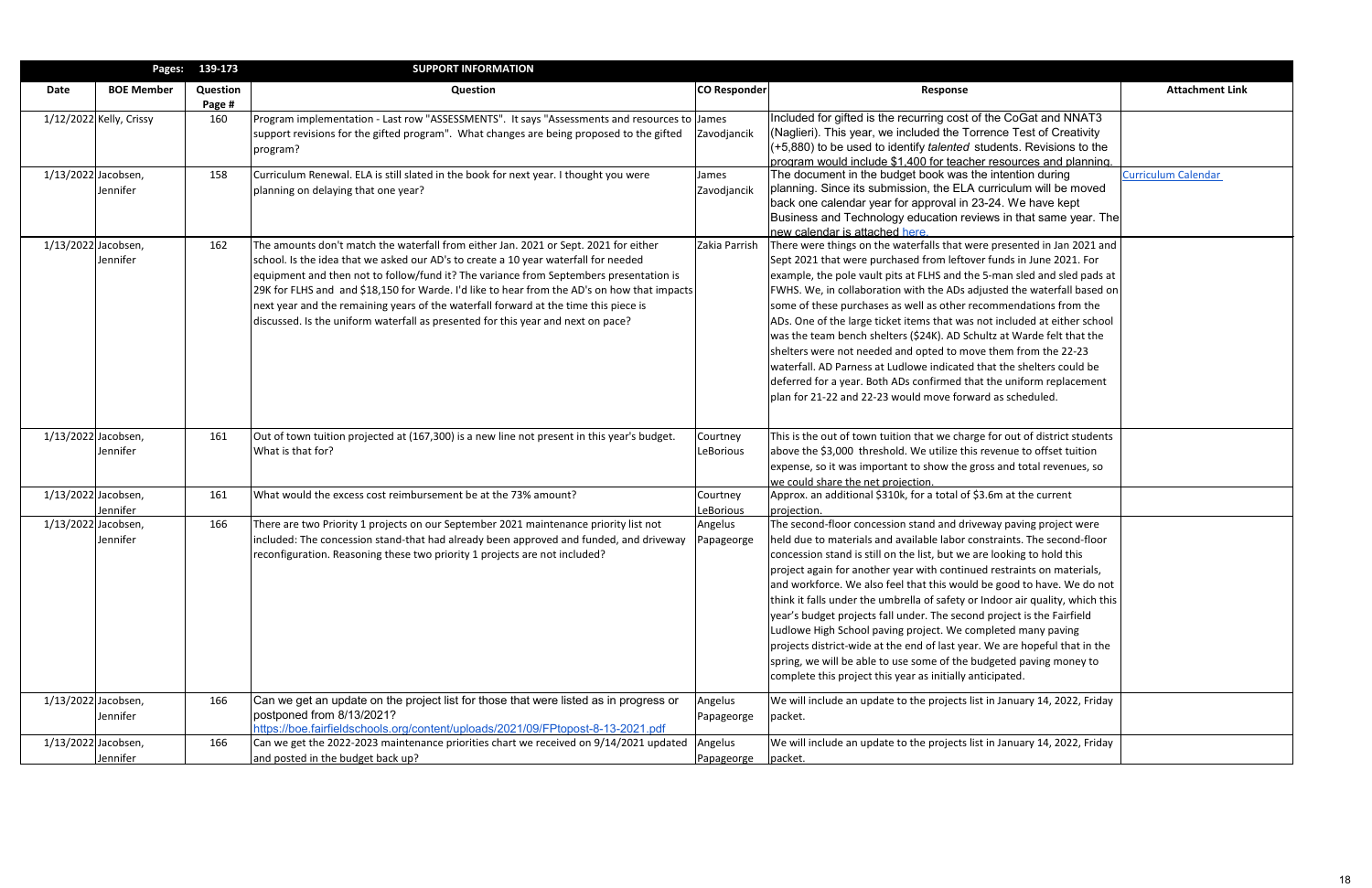|             | Pages:                     | 139-173            | <b>SUPPORT INFORMATION</b>                                                                     |               |                                                                                        |                                 |
|-------------|----------------------------|--------------------|------------------------------------------------------------------------------------------------|---------------|----------------------------------------------------------------------------------------|---------------------------------|
| <b>Date</b> | <b>BOE Member</b>          | Question<br>Page # | <b>Question</b>                                                                                | CO Responder  | Response                                                                               | <b>Attachment Link</b>          |
|             | $1/13/2022$ Kelly, Crissy  | 149                | understand there are reasons why a HS class would still be offered with less than 15           | James         | Most middle school class sizes range between 15 and 22 students and                    | MS Link; HS classes with 15 or  |
|             |                            |                    | students, but could you provide a list of the classes this year with headcount so I can get a  | Zavodjancik   | have a cap of 24. There are several combined HS classes, for example,                  | fewer students is located here. |
|             |                            |                    | feel for how many fall into each of the 6 categories given? Also I see we have a schedule      |               | upper levels of French and Latin are combined (e.g. French VH with                     |                                 |
|             |                            |                    | that shows Largest, Smallest and average class sizes for MS but I do think it would be helpful |               | French and Latin IVH with AP Latin). Many of the computer technology                   |                                 |
|             |                            |                    | to see a similar schedule like one that is provided for HS to see how many classes we have     |               | classes, and art classes are also combined.                                            |                                 |
|             |                            |                    | that are less that 15 students in MS                                                           |               |                                                                                        |                                 |
|             | $1/16/2022$ Peterson, Jeff | 162                | What is the increase of \$20K in "Sports Cost" for FLHSis some of this for officiating?        | Zakia Parrish | Mr. Hatzis allocated this money to bring the budget closer to where it                 |                                 |
|             |                            |                    |                                                                                                |               | should be. It will allows FLHS to support the athletic program better                  |                                 |
|             |                            |                    |                                                                                                |               | without having teams fundraise for some of the items that we were not                  |                                 |
|             |                            |                    |                                                                                                |               | able to previously purchase. It is more in line with being able to                     |                                 |
|             |                            |                    |                                                                                                |               | purchase general equipment (e.g. Balls, nets, storage equipment,                       |                                 |
|             |                            |                    |                                                                                                |               | scorebooks, weight room, medical supplies, etc.), while also being able                |                                 |
|             |                            |                    |                                                                                                |               | to pay for the increased costs of officials and transportation each year.              |                                 |
|             |                            |                    |                                                                                                |               | Many of these items have had significant price increases over the past 2               |                                 |
|             |                            |                    |                                                                                                |               | years. Officials and transportation costs have increased approximately 2-              |                                 |
|             | $1/16/2022$ Peterson, Jeff | 164                | Please describe the need for HDMI outlets. Are we replacing actual display devices at this     | Zakia Parrish | 3% each year<br>The district's purchase of audio visual equipment has been HDMI ready. |                                 |
|             |                            |                    | time to ones with HDMI output? If not, is this perhaps part of a planned transition (to be     |               | For several years, we have been slowly migrating the receptacles from                  |                                 |
|             |                            |                    | ready for HDMI-output devices when the current VGA devices die)?                               |               | VGA to HDMI as the VGA interface has been dropped from manufacture.                    |                                 |
|             |                            |                    |                                                                                                |               | The request is to continue to convert those outlets in the classrooms to               |                                 |
|             |                            |                    |                                                                                                |               | be HDMI ready to support replacement equipment which no longer is                      |                                 |
|             |                            |                    |                                                                                                |               | available with a VGA connector.                                                        |                                 |
|             | 1/16/2022 Peterson, Jeff   | 164                | On "Instructional Software": There was an earlier discussion of redundant software is this     | Zakia Parrish | Yes, please see the explanation provided on line 19 in the "Executive                  |                                 |
|             |                            |                    |                                                                                                |               | Summary" tab                                                                           |                                 |
|             | $1/16/2022$ Peterson, Jeff | 164                | Annual refresh: last year's BoE-passed budget included plans to replace 48 iMac and            | Zakia Parrish | The Mac equipment was purchased as proposed in FY 2022. That request                   |                                 |
|             |                            |                    | MacBooks at the high schools, many for art. Yet in this year's budget it says "Replacements    |               | was for about half of the Macs in use. This year's request is the other                |                                 |
|             |                            |                    | also include 6-year-old Apple Computers in the high school graphics, art, and TV studios."     |               | half, which will bring all Macs up to par and capable of running the                   |                                 |
|             |                            |                    | Did we not make these replacements? If not, what happened to the money we allocated?           |               | programs required to meet the curriculum. Both high schools have been                  |                                 |
|             |                            |                    |                                                                                                |               | allocated funds in both years, based on the age of the equipment and                   |                                 |
|             |                            |                    |                                                                                                |               | instructional requirements. Last Year's request covered the Graphic Arts               |                                 |
|             |                            |                    |                                                                                                |               | Lab at Warde, and the LLC mobile lab at Ludlowe, all equipment received                |                                 |
|             |                            |                    |                                                                                                |               | and deployed.                                                                          |                                 |
|             | $1/16/2022$ Peterson, Jeff | 165                | will ask again for completeness: if we are moving to docking stations, will we not be          | Zakia Parrish | We no longer have students use classroom desktops, except in some                      |                                 |
|             |                            |                    | making future replacements of classroom desktops? If that's the case, how many desktops        |               | limited resource rooms or legacy equipment that will not be replaced.                  |                                 |
|             |                            |                    | will fall off the replacement schedule?                                                        |               | Desktop phase out began as part of the implementation of the                           |                                 |
|             |                            |                    |                                                                                                |               | chromebook 1:1 program. The desktops that will continue to maintain                    |                                 |
|             |                            |                    |                                                                                                |               | are generally for general or LLC computer labs or course specialty labs                |                                 |
|             |                            |                    |                                                                                                |               | such as keyboarding, and CAD where software required to meet those                     |                                 |
|             |                            |                    |                                                                                                |               | curricula do not run on a chromebook. We are completing the phasing                    |                                 |
|             |                            |                    |                                                                                                |               | our faculty and staff from desktops to laptops, which is why the laptop                |                                 |
|             |                            |                    |                                                                                                |               | number is elevated in the replacement plan and why there was a request                 |                                 |
|             |                            |                    |                                                                                                |               | for docking stations. Desktops will also be used as food service manager               |                                 |
|             |                            |                    |                                                                                                |               | and line machines, office staff, paraprofessionals and custodians, nurses              |                                 |
|             |                            |                    |                                                                                                |               | and in libraries for circulation desk and look up. There are currently 1057            |                                 |
|             |                            |                    |                                                                                                |               | active Windows Desktop machines. The majority will remain in service to                |                                 |
|             |                            |                    |                                                                                                |               | support these roles and instructional need.                                            |                                 |